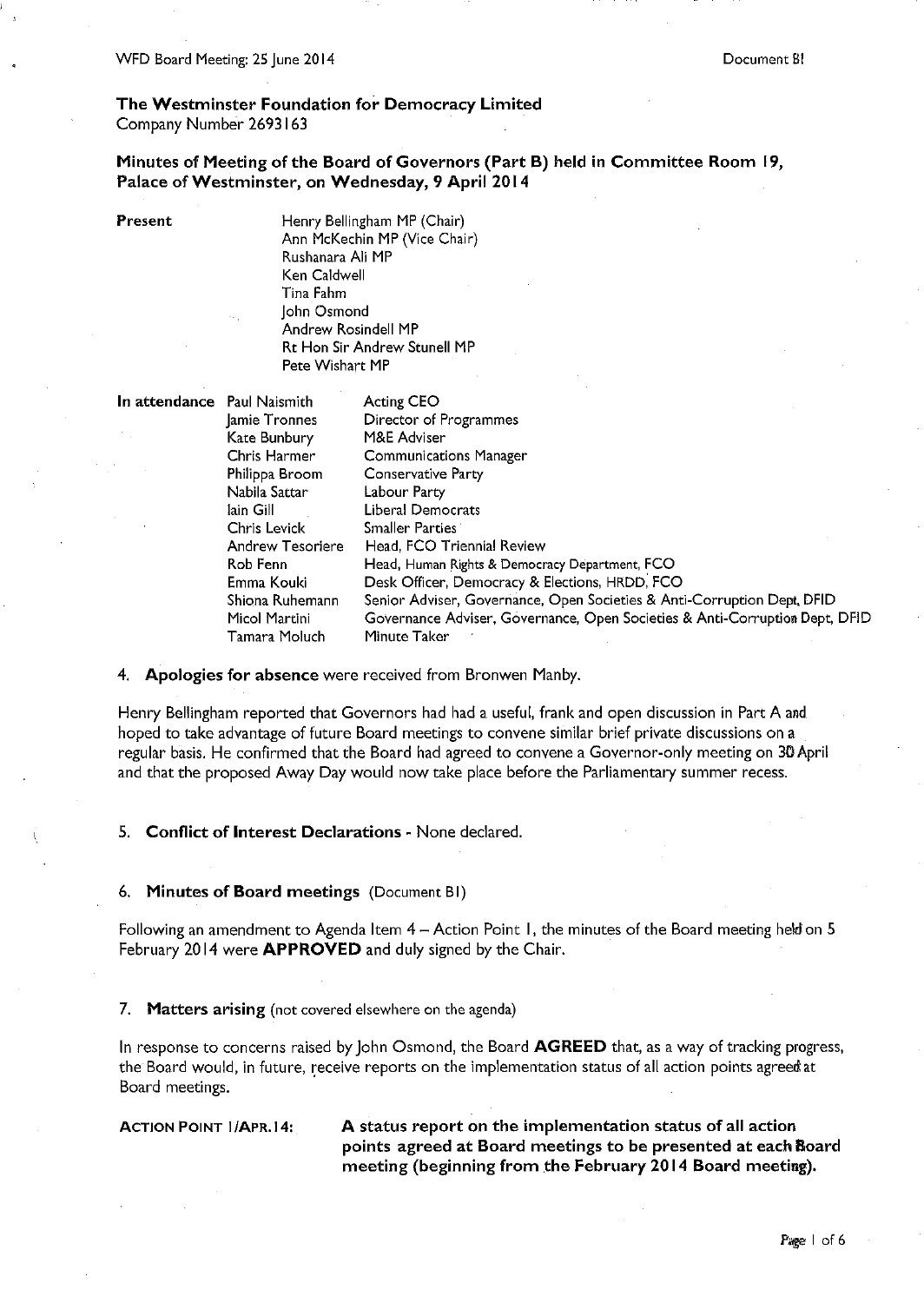#### 8. Update on FCO Triennial Review (Oral presentation by Andrew Tesoriere)

Andrew Tesoriere updated the Board on the FCO Triennial Review;

- 1) The Approach: Under the Terms of Reference, the reviewers had been invited to approach their work with an open mind, be guided by the experience of other reviews and, in particular, make use of the findings of DFID's Mid-Term Review currently being conducted by an External Evaluation Team (EET). They were to seek out a convergence of ideas, pinpoint divergent views and scout for new and innovative ideas through research and analysis of evidence gathered through discussions with various key UK stakeholders, political parties and various consortia members (TWC etc) as well as surveys conducted with Posts closely connected with WFD, MPs, academia and key WFD stakeholders. Due to the amount of work involved and a revised EET timetable, the first draft would not now be ready until end-April and the final report and recommendations by mid-May/early-June.
- 2) The way forward: Some changes would emerge from the findings, implying a degree of transformation to the way WFD operated. It was expected that HMG and the Board would consider the report and recommendations by end-lune.

#### 3) The substantive issues:

- One of the main areas of convergence was a shared ambition for WFD to continue and to realise its full potential, which would involve becoming more articulate in the formulation of its strategy. Accordingly, an annual strategy plan was being considered which would provide clarity, leadership, direction and possibly a tighter and narrower focus.
- With regards to funding, the Review was looking at:
	- an integrated 'central pot of funds' from which political parties could also apply for  $\circ$ funding:
	- a 'ring-fenced pot of funds' for political parties' sister party activities (including  $\circ$ administrative costs);
	- a smaller 'flexible pot of funds' for innovative, pre-emptive, reactive activities as well as  $\circ$ scoping and assessment work.

A certain resource balancing between the central and field operations would be expected to ensure sufficient investment in the field.

- Planning would need to be inclusive of political parties, including at the very early conceptual stages. Some pre-Board activity at the operational level was also being considered which would take some pressure away from the Board and free it for more strategic discussions,
- **Status:** whilst there was consensus that the WFD remain an arms-length NDPB, there was and continues to be much discussion around governance, including suggestions such as:
	- o increasing the financial authority level of the CEO to around  $£75,000;$
	- reviewing the composition of the Board including the ratio between political and  $\Omega$ independent governors, the inclusion of HMG, and the appointment of two co-chairs one political, one independent.
	- Whilst fully recognising that WFD was an iconic brand, there was a sense that it needed not only a stronger domestic and internal profile but to become more forward leaning and outward facing.
- Sustainability, including business development, growth, working with others, etc. was also being addressed.

4) Outstanding issues: political party work and governance.

In the discussion that followed, the following points were raised: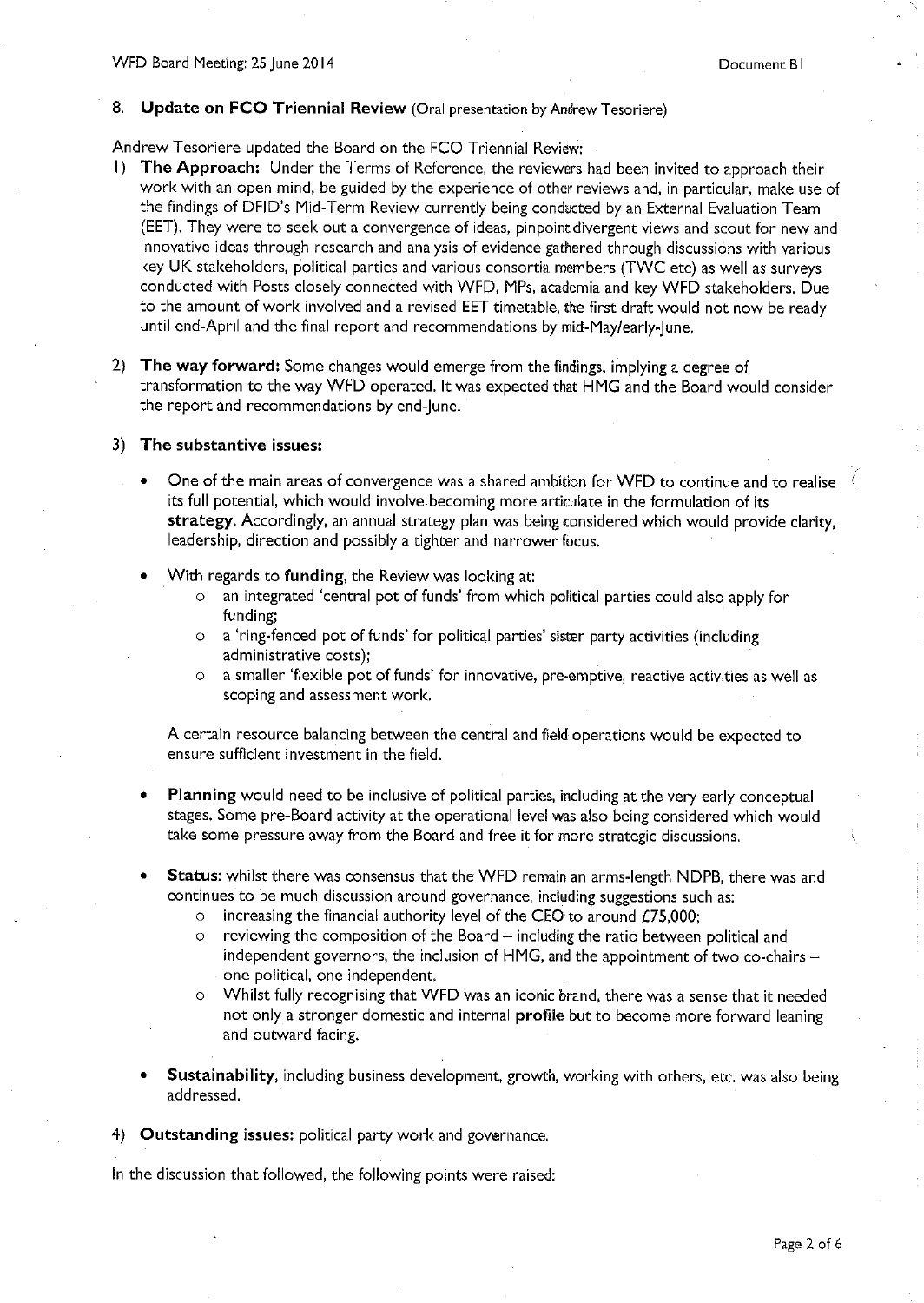- Responding to Ken Caldwell, Andrew Tesoriere explained that, because of the way the review had been set up, the reviewers were relying on the EET to provide the necessary impact assessments of WFD programmes. They had, however, been able to accompany the EET in Kenya where they had obtained first hand feedback. The reviewers were speaking to as many stakeholders as possible: for example, feedback from Posts had been fairly mixed, relating mainly to the poor level of communications, particularly at the early stages of programme development. On the parliamentary side, UK stakeholders were saying that more could be done, especially if parliamentary in-house skills were strengthened; on the political party side, discussions centred on the relative depth of UK expertise compared to that in-country.
- Andrew Rossendale stressed the need for the political parties to be allowed to continue to do what they knew best but in a much simpler and easier way. In echoing this, Rushanara Ali welcomed the thrust of the review particularly the changes to funding. However, she felt that the review process, though necessary, at times ran the risk of not focusing enough attention on WFD's activities. Concerns about processes and in particular the structure of the Board, could mean yet more changes at a time when major changes were already in the pipeline. It was important that recommendations were implemented with as little process and bureaucracy as possible in order to allow staff and Governors to carry out their main duties. Andrew Tesoriere said that in his discussions with the political parties, the potential extra layers of bureaucracy had been raised and he had noted the need for extra resource within party offices should there be an increase in cross-party work.
- Rushanara Ali then asked that the appropriateness and proportionality of recommendations be taken on board. And, as highlighted by Paul Naismith, the difficulties WFD faced in planning ahead with certainty as a result of the often short-term nature of funding. Henry Bellingham added that one such change had already been implemented very quickly and that was that the Governors would meet privately allowing them to maximise input, particularly from the independent members. The first such meeting had already taken place ahead of the Board meeting.
- Rushanara Ali stressed the need for better cooperation between WFD and FCO / DFID. Adding that, despite numerous attempts, this had not yet happened to the extent necessary to achieve the shared outcomes. She also referred to a perceived misalignment between how FCO, DFID and WFD measured the impact of WFD's work (particularly of its political party work). This had been raised at numerous Board meetings and by Andrew Stunell at a recent WFD/DFID roundtable. This they felt was at the heart of some of the misunderstandings between WFD and its funders and required urgent attention. Andrew Tesoriere confirmed that this point was being addressed as part of looking at the need for a common ground to reflect the reality of cross-government work.
- In welcoming the proposed changes to funding, Tina Fahm was mindful that, from an organisational change perspective, changes often required additional resources and asked that this be kept in mind and, if possible, an appraisal made of any cost implications. Andrew Tesoriere agreed that changes could have cost implications, but felt that, though he had used the term 'transformation', the proposed changes would be light.

In recognising the above points, Andrew Tesoriere said that the Triennial Review was limited in its scope and a number of the issues raised were outside its scope and would need to be followed-up separately. From the point of view of accountability, Andrew said that the Review had been asked to look at how WFD was positioned in terms of public accountability and transparency which was why a number of issues had been raised around the Board and other governance structures, including the question of due diligence. The need for a vigorous approach to high-level impact of programmes had also been highlighted by one Government Department. Evidence had also been heard for the introduction of robust systems but he fully understood the need to calibrate recommendations in an appropriate way so that the work could flow smoothly and ultimately allow bureaucracy to diminish.

In summary, Andrew Tesoriere reiterated that the role of the review was to gather as much evidence as possible, analyse it and ultimately put forward recommendations for HMG consideration and approval.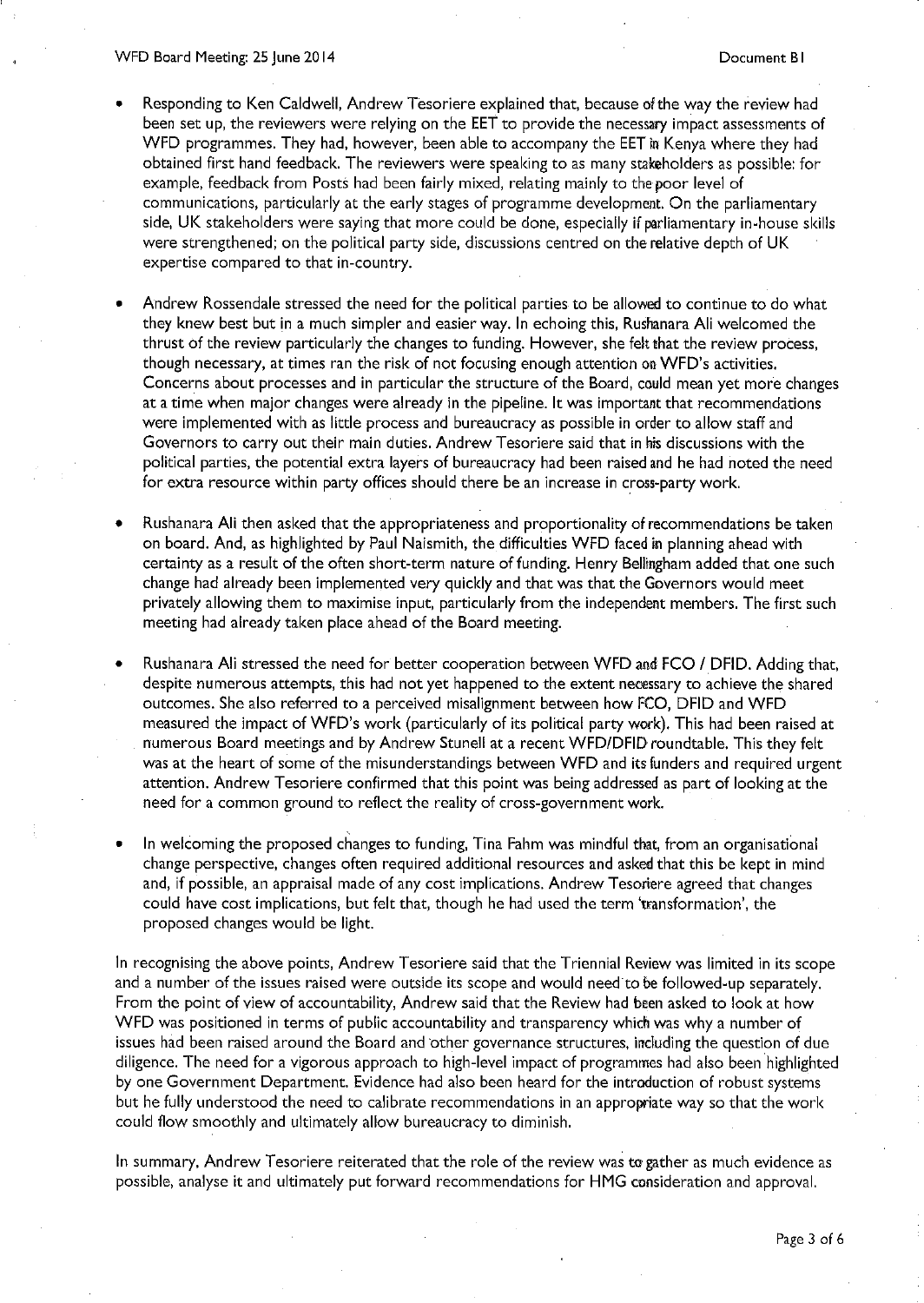#### 9. Approve programme proposals/budget changes (Documents B2a-b)

Philippa Broom addressed two issues raised in the comments:

- i. She confirmed that the proposals were not 'stand alone' activities but part of ongoing work and in line with WFD's current Business Plan. She had spoken with Bronwen Manby, one of the Governors who had raised this point, who had made it clear that this had not been aimed specifically at the proposals themselves but at the wider picture of WFD's overall strategy. Henry Bellingham agreed and said that this would be one of the top priorities for the new CEO.
- ii. Philippa agreed with the comments around overspend / over-commitment. However, she said that over-commitment had been  $-$  and continued to be  $-$  the mechanism by which parties' managed their resources. Through this, she had been able to, over the past 12 years, achieve full year spend and at times absorbed additional funding. John Osmond, however, felt that the current system undermined the Board's ability to drive a strategic focus aimed at achieving certain outcomes in certain countries. He asked that the Board consider a mechanism for overseeing levels of allocation in its discussion of the roles of the organisation and the Board. Ken Caldwell noted that this question had been raised at numerous Board meetings and asked that it be considered by the Board at its next Away Board.

Andrew Stunell drew attention to the large number of programmes attributed to the political parties; a number refuted by the parties.

**ACTION POINT 2/APR.14:** 

#### An aggregate list of party programmes to be prepared for the next Board meeting.

The Board APPROVED the following proposals/budget changes submitted by the Conservative Party:

- Botswana: BDP Party Development Programme (AI)
- **Montenegro: PzP Party Development Project (E1)**
- **World-wide: IDU Strengthening the centre right network (R1)**
- Budget correction: WW14A52C World-wide: Election Study Observation Programme & Peacetime Campaigning Programme
- Budget increase: AAI4AI10C DUA Africa-wide Two Year Programme

#### **Reports for Information**

#### A. COMMITTEE REPORTS

a) Audit Committee (Document B3a-b)

Tina Fahm drew the Board's attention to the fact that, at the January meeting, NAO had said it would not be able to sign off WFD's 2013-14 accounts in July without a statement of going concern in light of FCO's indication that it would await the outcome of its Triennial Review (then expected end-March) before confirming WFD's grant-in-aid for 2014-15. However, though the timetables of both DFID's Mid-Term Review and FCO's Triennial Review had since slipped, Tina was pleased to note that the FCO had confirmed its funding of WFD for 2014-15 and she assured the Board that the Audit Committee would be keeping a watching brief to ensure that the tight deadline for signing off the accounts was met.

Tina also drew the Board's attention to Documents B3b and B4, two internal audit reports that required Board attention. John Osmond further explained that document B4 summarised the internal audit findings relating to Health & Safety which would be dealt with by the Terms & Conditions Committee. The second report referred to a draft internal audit paper on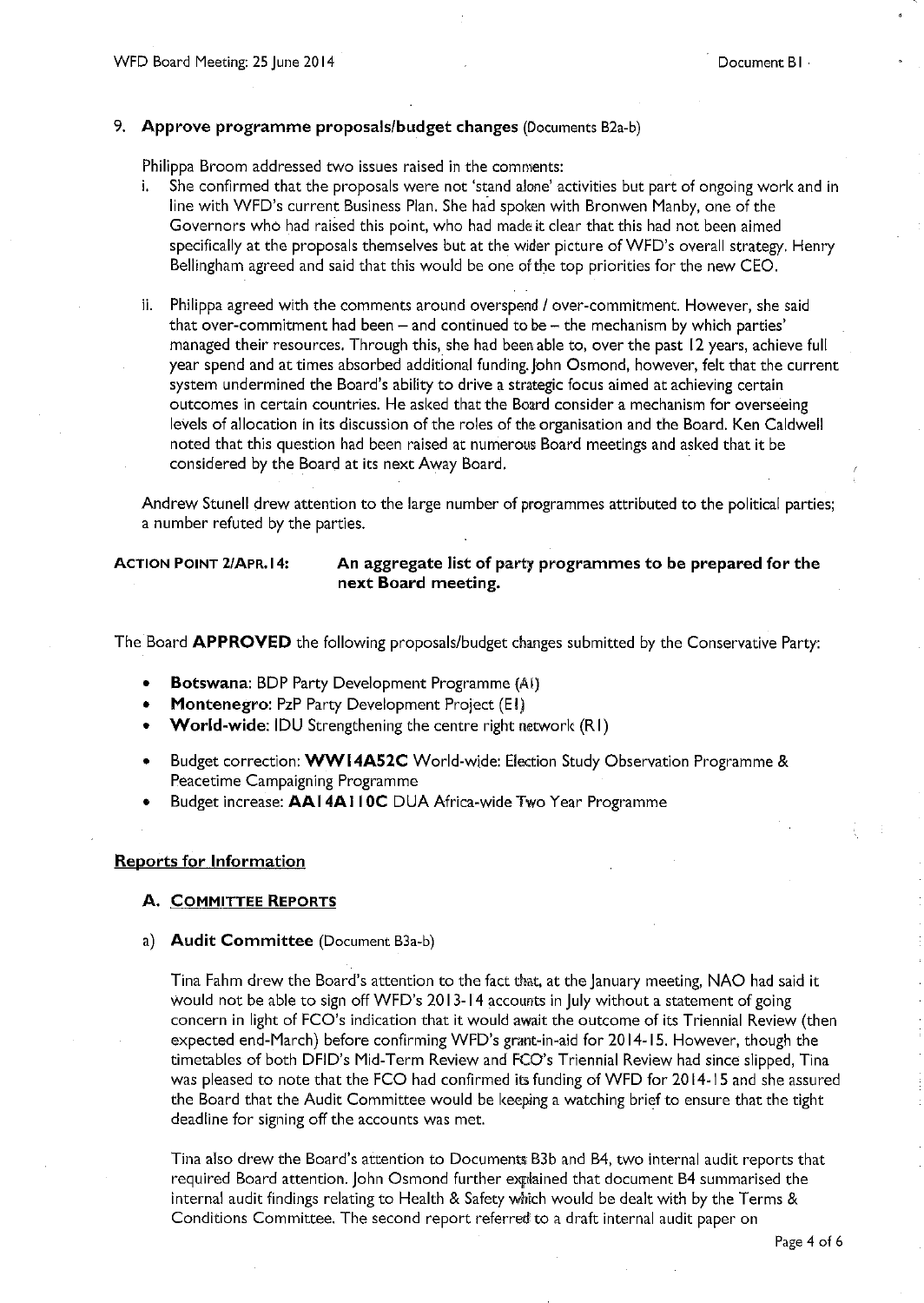Programmes and Projects that had raised concerns around WFD's governance. Paul Naismith confirmed that he had now received the final draft and the report would soon be ready for the Board's consideration. In noting the urgency of the matter, Tina Fahm assured the Board that the draft report had been fully considered by the Audit Committee who had recommended that the report be finalised and presented to the Board by 30 April.

The Board **NOTED** the minutes of the 18 March 2014 meeting of the Audit Committee. b) Terms & Conditions Committee - The Board NOTED that the Terms & Conditions Committee would consider the BDO report Regulatory Compliance in Health & Safety Legislation (document B4) at its next meeting on 30 April.

#### **B. OTHER REPORTS**

#### a) Chief Executive's report

In the time he had been Acting CEO, Paul Naismith said priority had been given to the year-end accounts, the DFID and FCO reviews and keeping staff focused on their work. He would keep staff updated on developments and would be meeting with party officers on a regular basis. He assured the Board that all was being done to take WFD's work forward in a positive way.

At its last meeting, the Audit Committee had asked for a contingency budget for 2014-15 that would take account of the proposed reduction in Year 3 of DFID's accountable grant. Document B5 presented two options for managing the reduction in funding and was before the Board for consideration and approval. Option 1 assumed a lower figure from the outset whilst continuing to make serious approaches to about restoring the full level of funding. Option 2 was more risky in that it treated the revenue reduction as a 'known' factor that would be relieved either by cost underspends as they arose or restored funding by DFID if conditions permitted. The latter option was not recommended.

Responding to Ann McKechin, Paul said that cancelling budget increases approved in February was not an easy option as those increases, especially in the Kenya programme, were not incremental changes but reflected a redesigned programme following decisions of the February Board meeting. Since then, managers have been operating to programme redesigns. Ann also raised concerns about the message that WFD would give out by cutting the budget from the joined-up assessment work envisaged under the Capacity Building and Innovation Fund. Paul said that the cuts had been targeted to those areas that could bear the brunt with the least impact. The reduced funds to be allocated to the jointprogrammes were considered sufficient to cover activities planned for 2013-14. Ken Caldwell called for a middle ground which saw a lower reduction in WFD's core programmes. However, Paul said that his proposal already struck a balance between the joint-programmes and core programmes. Also, he had made the decision not to reduce the funding of the political party work but focus on the parliamentary and capacity building work; one reason for this being the difficulty in revisiting the formula for the internal distribution of funds.

The Board APPROVED the revised budget for 2014-15 as presented under Option 1 and AGREED that the approaches to DFID for a reversal of their decision to reduce the 2014-15 budget should continue.

- b) Quarterly Monitoring reports October December 2013 The Board NOTED the reports would be available end-April.
- c) Programmes approved since November 2013 meeting of the Board (Document B6a) The Board **NOTED** the report.
- d) External funding proposals at bidding / concept stage (Document B6b) The Board NOTED the report.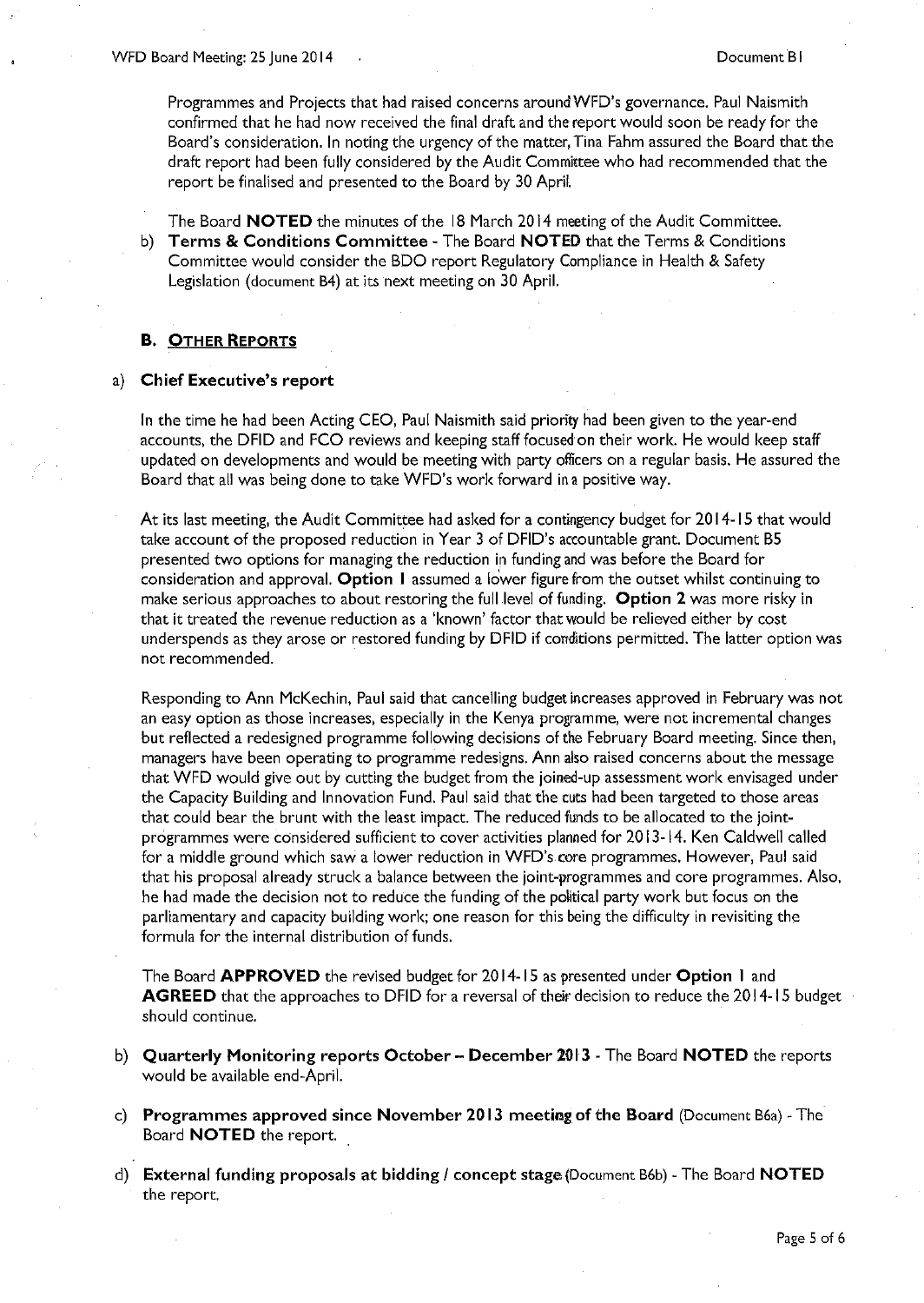- e) Summary of all programme commitments from April 2012 to date (Document B6c) The Board **NOTED** the report.
- f) List of open / closed projects and programmes (Decument B6d) The Board NOTED the report.

**ACTION POINT 3/APR.14:** 

The reporting system and the administration process for reporting open and closed projects and programmes to be reviewed.

- g) Finance Director's report (Documents B7a-b) The Board NOTED the reports and the risk concerns arising over the next 2-6 months as outlined in the risk dashboard.
- h) Freedom of information requests (Document B8a) The Board NOTED the report.
- $i)$ **Details of programmes for publication on website (Document B8b) - The Board NOTED the** report.
- 9. Any other business – Henry Bellingham updated the Board on the CEO recruitment process. There had been a large amount of interest from which a long list of candidates has now been prepared. The first interviews were underway and on 29 April the sub-committee would prepare a short list for final interviews to take place on 8 May.
- 10. Date of next meeting: Wednesday, 25 June 2014 at 09.30h.

Chair James Jel 1.

Date: 25 June 2014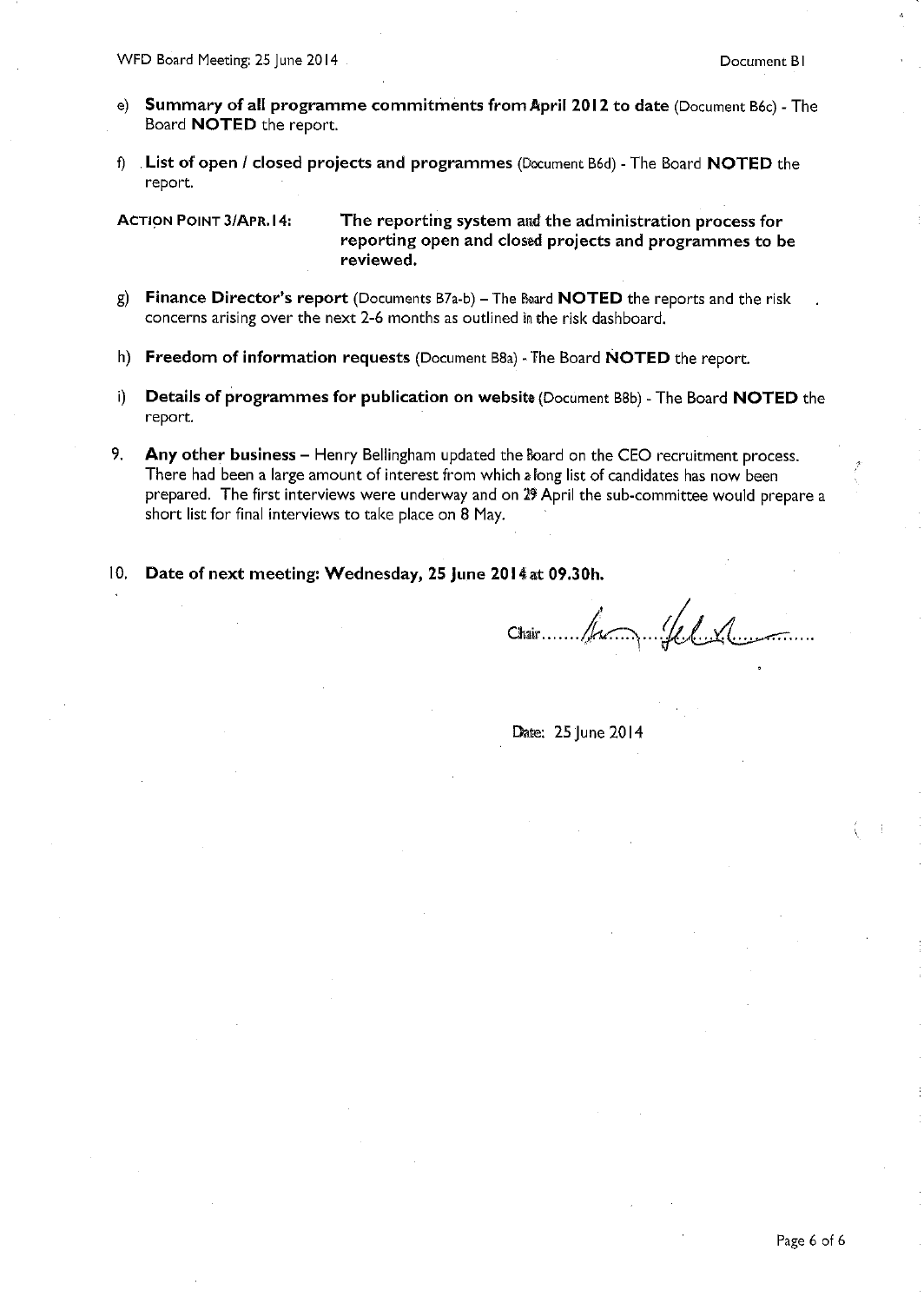WFD Board Meeting: 11 September 2014

# The Westminster Foundation for Democracy Limited

Company Number 2693163

Minutes of Meeting of the Board of Governors (Parts A and B) held in Committee Room II, Palace of Westminster, on Wednesday, 25 June 2014

| Present<br>Parts A & B       | Henry Bellingham MP (Chair)<br>Ann McKechin MP (Vice Chair)<br>Rushanara Ali MP<br>Ken Caldwell<br>Tina Fahm<br>Bronwen Manby<br>John Osmond<br>Andrew Rosindell MP<br>Rt Hon Sir Andrew Stunell MP<br>Pete Wishart MP |                                                                                                                                                                                                                                                                                                                                                                                                      |
|------------------------------|------------------------------------------------------------------------------------------------------------------------------------------------------------------------------------------------------------------------|------------------------------------------------------------------------------------------------------------------------------------------------------------------------------------------------------------------------------------------------------------------------------------------------------------------------------------------------------------------------------------------------------|
|                              | Paul Naismith (Acting CEO)<br>Anthony Smith (CEO Designate)                                                                                                                                                            |                                                                                                                                                                                                                                                                                                                                                                                                      |
| In attendance<br>Part B only | George Kunnath<br>Romana Janku<br>Sarah Leigh-Hunt<br>Philippa Broom<br>Nabila Sattar<br>lain Gill<br>Chris Levick<br>Nigel Dickerson<br>Nerys Jones<br>Emma Kouki<br>Aislin Baker<br>Tamara Moluch                    | Head of Europe Team<br>Programme Officer, Europe Team<br>Programme Officer, MENA Team<br>Conservative Party<br>Labour Party<br><b>Liberal Democrats</b><br><b>Smaller Parties</b><br>Head, Human Rights & Democracy Department, FCO<br>Deputy Head, Human Rights & Democracy Department, FCO<br>Desk Officer, Democracy & Elections, HRDD, FCO<br>Political Governance Adviser, DFID<br>Minute Taker |

#### Decisions taken and/or Actions agree by the Board in Part A

- The Board AGREED the Terms of Reference of the Task Group Reviewing the Functioning of the **Board** (Document AI)
- The following appointments were made to Board Committees:

| $\triangleright$ Bronwen Manby | Member | <b>Audit Committee</b> |  |
|--------------------------------|--------|------------------------|--|
|                                |        |                        |  |

 $\blacktriangleright$ Andrew Rosindell MP Member Terms & Conditions Committee

In addition, John Osmond would be appointed Chair of the Audit Committee in succession to Tina Fahm upon her retirement as a Governor in August 2014.

#### Part B

- 5. Apologies for absence None
- 6. Conflict of Interest Declarations None declared.
- 7. Minutes of Board meetings (Document BI)

The minutes of the Board meeting held on 9 April 2014 were APPROVED and duly signed by the Chair.

8. Matters arising (not covered elsewhere on the agenda) (Document Bla)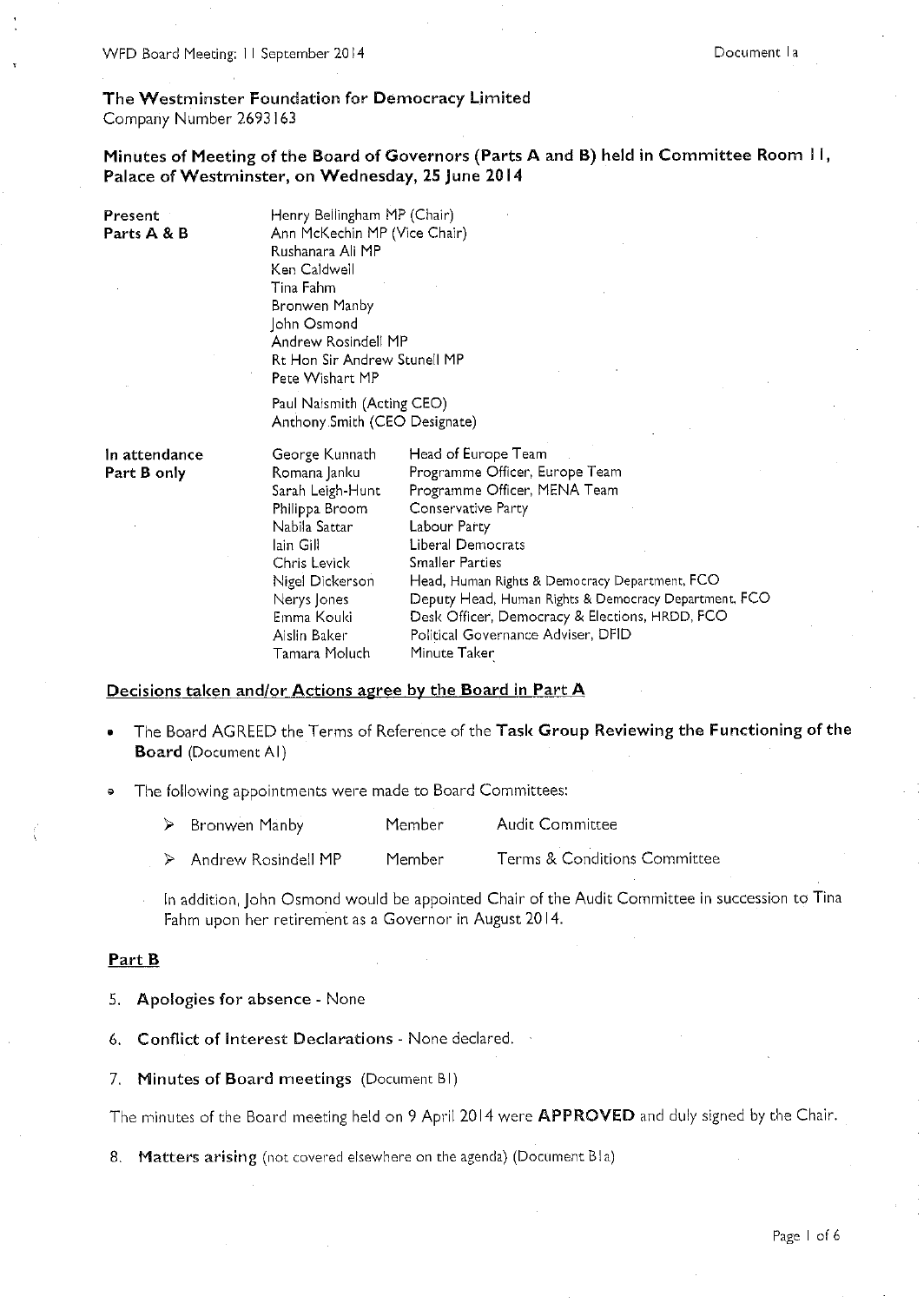WFD Board Meeting: 11 September 2014

Agenda Item 8: FCO Triennial Review - Further to a draft recommendation circulated to Governors for comment, Nerys Jones confirmed that FCO and DFID were keen to work together on introducing a democracy strengthening strategy plan and that Ministers were expected to endorse this action shortly.

ACTION POINT 3/APR.14: Paul Naismith confirmed that a review of the system and administration process for reporting open / closed projects and programmes would be carried out in July and a report on recommended action would be circulated to the Board.

#### 9. Approve Programme Proposals (Documents B2: E! & MI)

Nabila Sattar thanked the Board for its comments on the two draft proposals. She noted that, whilst political parties and regional teams were moving towards joined-up programming, work needed to continue if current funding requirements were to be met. Without advice to the contrary, Labour has continued to develop multi-year programmes. However, following discussion with Paul Naismith, Labour would only seek funding for activities to March 2015. Accordingly, the two proposals had been presented in a way to ensure that the first nine months of activities were stand alone; and activities for Year 2 and 3 would be reviewed at a later date and be subject to the planned strategy review. Paul Naismith confirmed that work towards joined-up programming was now moving forward at a pace and that a joined-up programme proposal would shortly be presented to the Board for consideration.

The Board APPROVED the following funding:

- Western Balkans: Strengthening the Social Democratic Left  $E1.$ The sum of £155,695 for activities to March 2015 only
- MENA-wide: Strengthening the Social Democratic Left MI. The sum of £183,144 for activities to March 2015 only

#### 10. Annual Report and Accounts for the FY 2013-14

Paul Naismith noted that the Annual Report and Accounts for FY 2013-14 were not being tabled at the Board meeting in the usual way. The FCO had asked for an unsigned copy of the final Report and Accounts by 23 June so as to have assurance of WFD's accounts in order to comply with their own audit deadlines. Accordingly, following their inspection and recommendation by the Audit Committee on behalf of the Board, the proposed Accounts had been circulated electronically to the Board and approved accordingly to meet this deadline. The Accounts had now been signed and were awaiting the approval of the Foreign Secretary for them to be laid in Parliament.

The Board NOTED the approved Annual Report and Accounts for the FY 2013-14.

#### 11. Annual Review of WFD's work against M&E Framework

Paul Naismith reported that it was a requirement of DFID's accountable grant that WFD prepare an annual review of its work against the M&E framework. The review for the second year of work was due end-June. Paul said that this would be finalised by the end of the week and would be circulated later to Governors for information and comment. As in the first year, DFID would use the review to prepare a scored assessment of WFD's work.

Aislin Baker confirmed that the final version of each DFID review became a public records document and was posted online, as with all DFID reports and publications. Ken Caldwell suggested that the Board take the opportunity provided by DFID's annual report to review the effectiveness of WFD's work over the last year, both as part of its own review responsibilities and in considering how the findings might influence forward planning.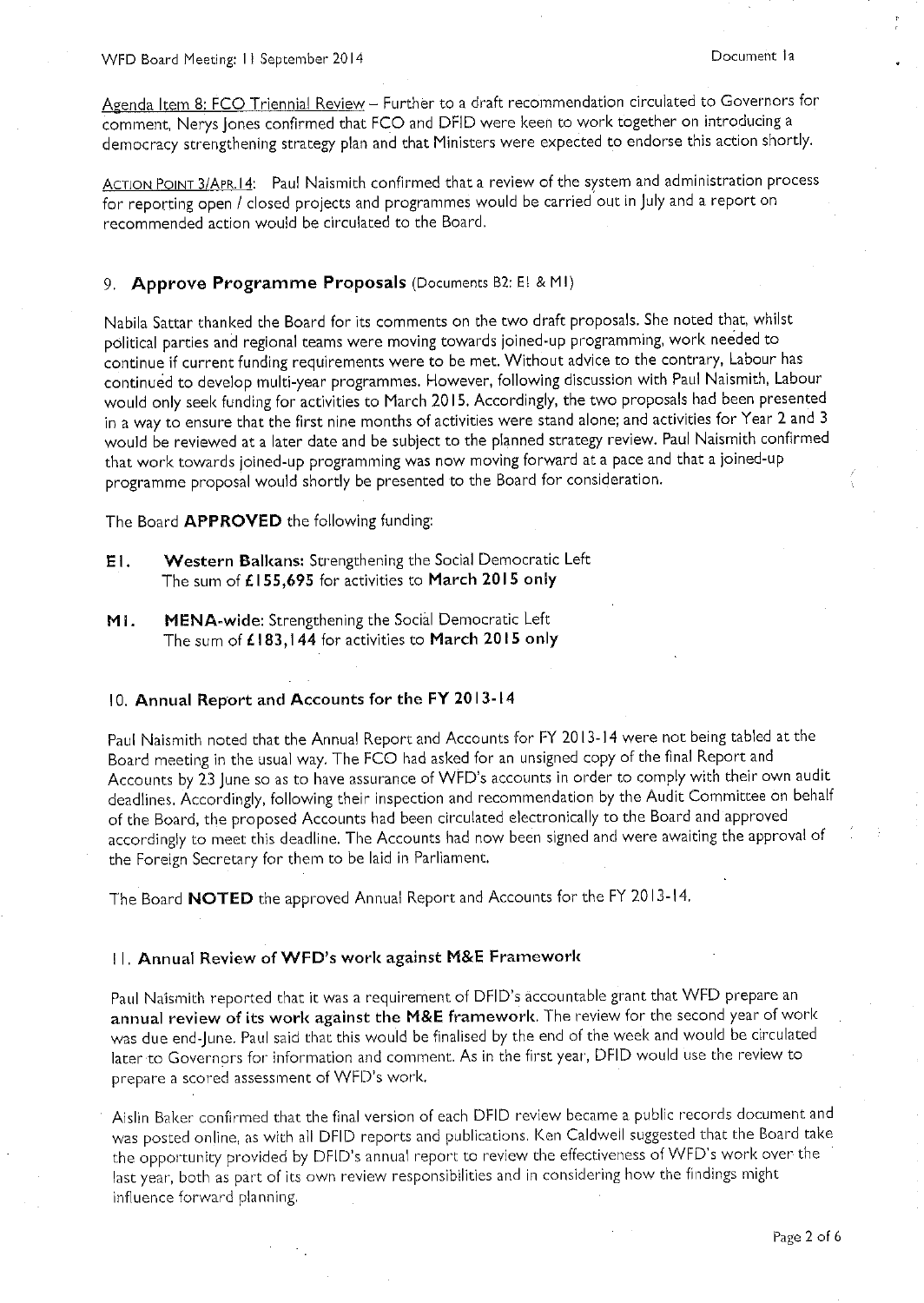Paul added that FCO's Triennial Review draft recommendations had now been discussed by the Board. Nerys Jones expected the final version of the Triennial Review to be presented to Ministers by the end of the week though time would then be needed for Ministerial sign-off. She also confirmed that she would pass on WFD's recommendation that ownership of each recommendation be clearly attributed.

Aislin Baker said she expected DFID's External Mid-Term Review to be finalised within the next few weeks and that WFD would have advance notice of its release date in order to prepare a Management Response if required. Philippa Broom raised concerns that some of the analysis of sister party work presented in the Review risked damaging sister-party trust-based relationships if published. In response, Aislin said that DFID automatically removed references that put partners at risk. Although findings could not be altered, terminology of relevant findings could be revisited and she would pass these concerns on.

Pending Ministerial sign-off, the Board supported work to begin on the development of the Business Plan 2015-16 using the information already available in the draft reviews. Despite possible delays in the sign-off, Anthony Smith suggested that work begin on a plan of action for implementation of the recommendations which could then be discussed with the Board to ensure that all issues were covered. The Board welcomed this suggestion.

#### **Reports for Information**

#### 12. COMMITTEE REPORTS

#### a) Audit Committee (Document B3a-b)

Minutes of 17 June 2014 Audit Committee meeting; Audit Committee 2014 Annual Report to the WFD Board - Tina Fahm introduced the Minutes of the Audit Committee meeting. She was pleased to announce that the NAO had provided an unqualified audit opinion which, as far as she was aware, continued WFD's unbroken record of unqualified opinions. The considerable amount of work that had been accomplished to achieve this success could not be underestimated and she asked that her thanks to Committee members, Philippa Broom (political party representative), Paul Naismith and Tamara Moluch (Committee Secretary) for their support be put on record. Tina also welcomed Henry Bellingham's comment that reporting was becoming more transparent. In recognising the work that remained to be done, she was confident that WFD was on the right trajectory. In her introduction of the Audit Committee Annual Report to the Board, she highlighted the Audit Committee's objectives for 2014-15.

The Board NOTED the Minutes of the 18 March 2014 meeting of the Audit Committee and the Committee's Annual Report 2014.

#### b) Terms & Conditions Committee (Document B4)

Minutes of the 30 April 2014 Terms & Conditions Committee meeting - Ann McKechin introduced the Minutes of the Terms & Conditions Committee meeting which she noted had not met for some time. She highlighted the Internal Audit recommendation relating to WFD's regulatory compliance in the area of health & safety and the subsequent Committee recommendations. These included the requirement for a draft health & safety policy to be placed in a prominent place for the guidance of staff, which had now been done. The health & safety policy was expected to be finalised by October and would be presented to the Board for approval at its November meeting.

In line with WFD's pay policy which mirrored FCO settlements, the Committee noted the management's plans to increase base pay for UK staff by 1% from 1 April 2014 and would await official announcement of FCO's pay and reward policy before implementation. The pay of overseas staff would also be reviewed with the aim to follow UK policy but, where appropriate, take into consideration local factors.

The Board NOTED the Minutes of the April 2014 meeting of the Terms & Conditions Committee.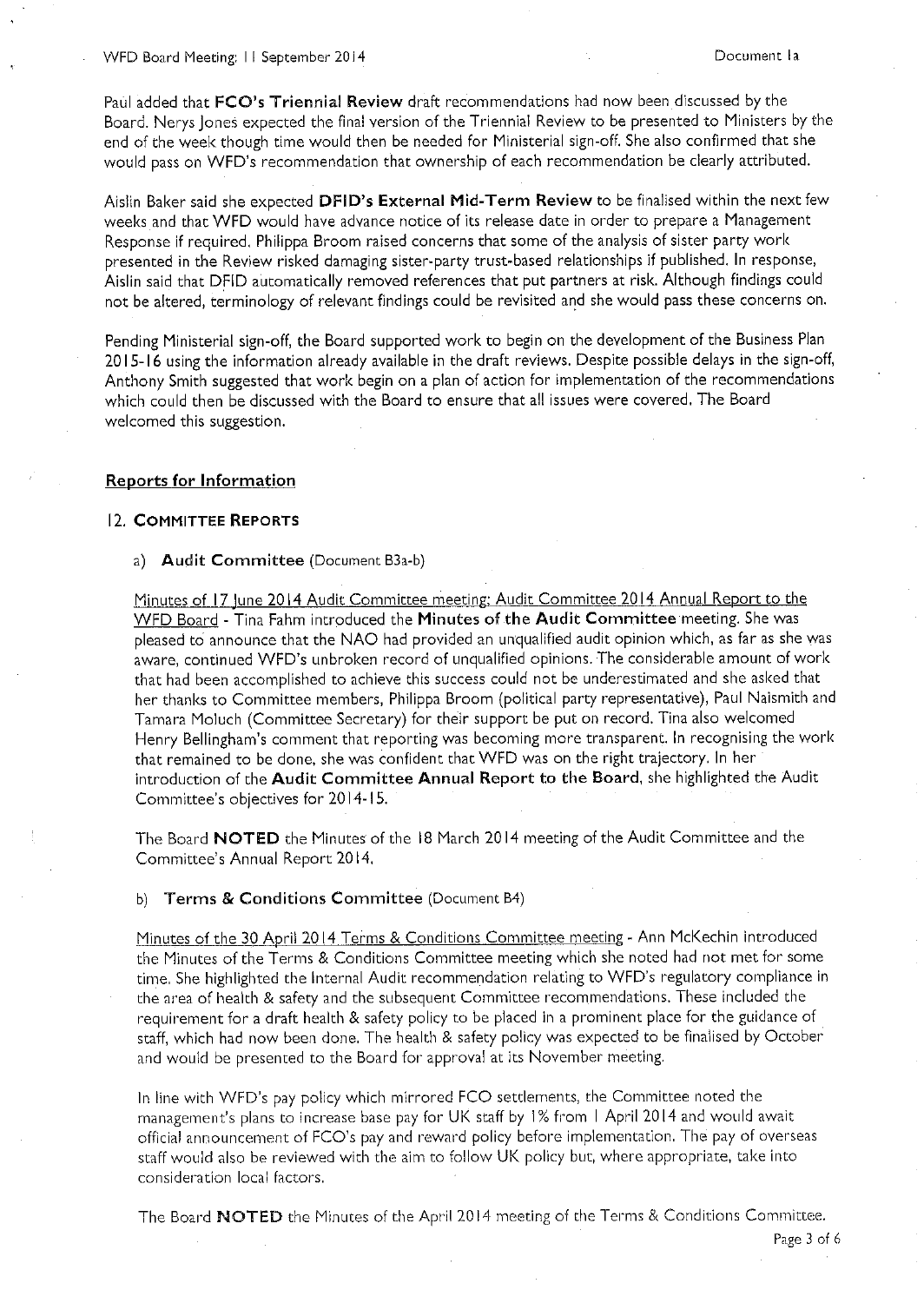#### 13. OTHER REPORTS

a) Chief Executive's report (Document B5) - Paul Naismith referred to his earlier comments on the external reviews and the implementation of recommendations of the external reviews (see Agenda ltem 11 above). He reported that collaborative work amongst political parties and regional teams was beginning to bear fruit and a first innovative joined-up programme for Bosnia and Herzegovina to be funded by the Capacity Building and Innovation Fund, was expected to be presented to the Board for approval under the Urgency procedure in July. A second joined-up programme was in an earlier stage of development. Planned for Tunisia, this was required to demonstrate original ways of joined-up working and expressly not a rebranding of the cancelled APF programme. It was hoped to present the proposal to the Board for approval at its September meeting.

Initial work on developing a business plan for FY 2015-16 had started. In this context, Andrew Stunell foresaw serious timing issues should there be lengthy delays in Ministerial sign-offs of the reviews and asked that FCO and DFID keep WFD informed of timing.

Access to DFID training, offered during discussions on the Mid-Term Review, has resulted in WFD having four places on a training course on Political Economic Analysis in Action (PEA). Two Heads of Programmes and two party officers would be attending the course, which was also expected to help improve collaborative working and any immediate benefits would be disseminated promptly.

Following a setback, a new M&E Adviser would join WFD on 9 July. The recruitment of a Director of Programmes had also now started and the CEO Designate, Anthony Smith, has been fully involved. Submission of a business case for FCO approval forms part of the recruitment process.

The Board **NOTED** the report.

b) Quarterly Progress Reports - Q4 (Document B6a) - John Osmond noted that the reports covered the period January to March 2014 which meant they were too historic to be useful to the Board in its oversight responsibilities. He suggested that future Board meetings be scheduled to fall in line with such reporting.

In response to a point raised by John Osmond, Paul Naismith said that the recent high level of turnover of field staff was not perceived as a serious problem as it mainly applied to new starters; established field offices had loyal and competent staff and steps were now being taken to ensure higher standards of new appointees to mitigate this occurrence in future. He further noted that the current senior and experienced field managers had been responsible for the smooth programme start-ups that had resulting in a number of the successes highlighted in the reviews and which had been achieved as a result of the current staffing structure. In light of these successes, John questioned the findings of the Mid-Term Review which had criticised the heavy weighting towards London staff load as opposed to field staff and suggested that this was in fact a strong counter-argument to their finding.

The Mid-Term Review had also highlighted a number of problems in the work of WFD's support to the East African Legislative Assembly and Andrew Stunell suggested that this may have been alleviated had regional teams drawn on party relationships. He did accept that, in this particular case, this may have had little effect on the outcome, however he strongly urged that WFD regional teams and political parties facilitate each other's work in order to maximise each other's added value.

The Board NOTED the reports.

c) External funding proposals at bidding / concept stage (Document B6b) - The Board NOTED the report.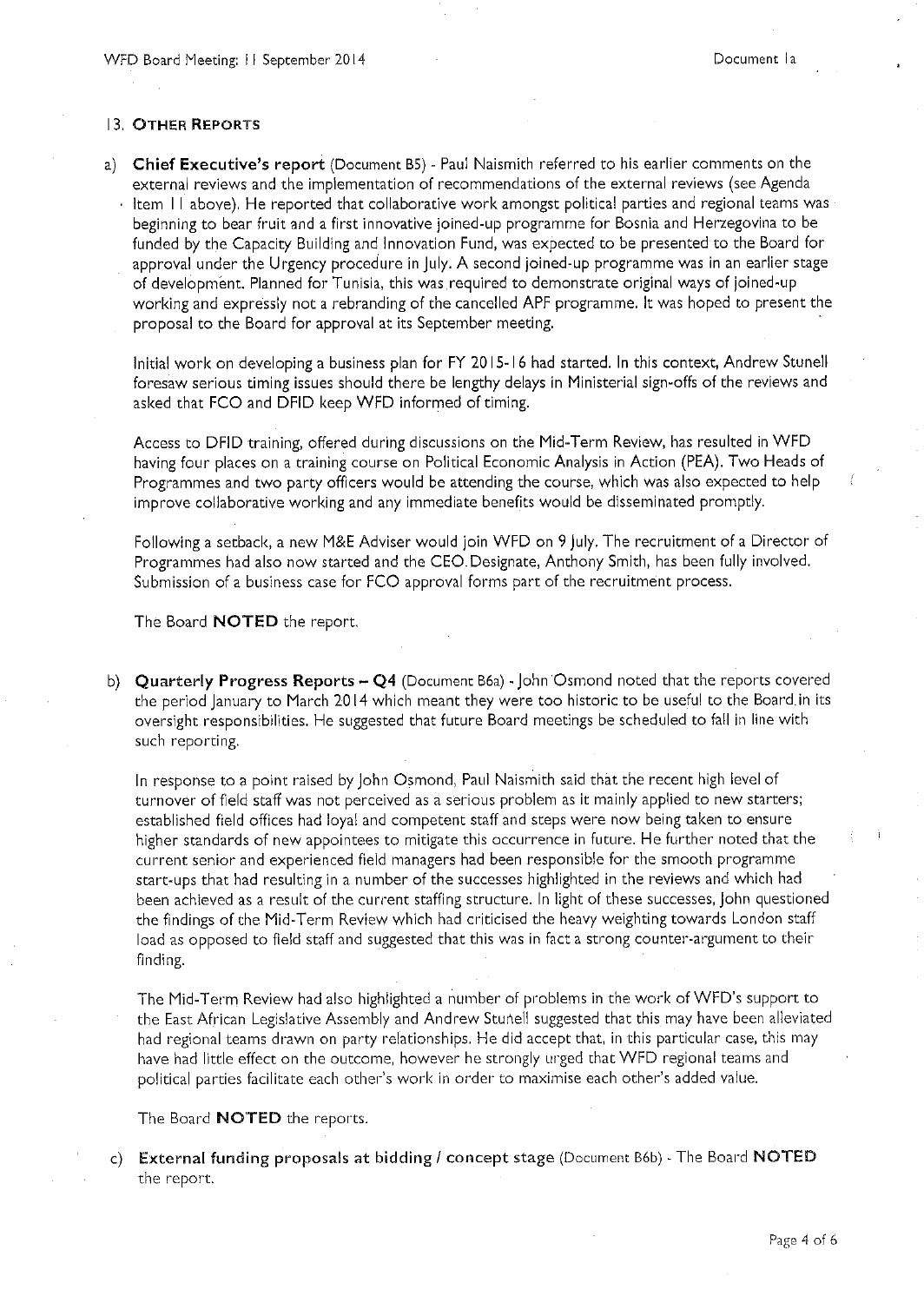- d) Programmes approved since April 2014 meeting of the Board (Document B6c) The Board **NOTED** the report.
- e) Summary of all programme commitments from April 2012 to date (Document B6d) The Board NOTED the report and welcomed John Osmond and Paul Naismith taking forward the work on how best this information could be presented in future.
- List of open / closed projects and programmes (Document B6e) The Board NOTED the  $f$ report.
- g) Finance Director's report (Documents B7a) Paul Naismith introduced the Management Accounts - Review of 2013-14 which he said were consistent with the statutory accounts. Ken Caldwell reiterated concerns that as overall programme spend had fallen in 2013-14, overall overheads costs had increased. He suggested Paul Naismith build in checks and balances that would allow the situation to be monitored. Paul said this imbalance had been the result of one-off expenditures and would not be repeated. Ken also noted the continued underspend under the Capacity Building and Innovation Fund and felt that priority be given to identifying and developing activities that could benefit from this funding and welcomed the work being undertaken on developing two joined-up proposals. In introducing the Management Accounts - two months to May 2014 that summarised activities in the first two months of the FY, Paul noted the perennial concern of maintaining spend levels throughout the year but felt that at this early stage it was too difficult to read anything into the figures.

The Board **NOTED** the report.

h) Risk Dashboard to June 2014 (Documents B7b) - At the request of the Audit Committee, Paul Naismith flagged up risks posed by capacity issues. This followed concerns raised by the Committee that current staffing shortages risked an adverse shift in WFD's risk profile. In Paul's view, current staff vacancies did not risk such an adverse shift, however, to facilitate future monitoring, relevant capacity measures (staffing, skills, financial, etc.) would be included in the Risk Dashboard.

The Board NOTED the report.

- **Communications Update June 2014** (Document B8a) Paul Naismith said that this Update was  $\vert \cdot \rangle$ one example of improving external communications. Others included the relaunch of WFD's quarterly newsletter, the updating of reports on the website etc. John Osmond noted the lack of sister party reports in the Update and asked that these be included to help balance reporting. Bronwen Manby highlighted the wealth of experience to be found in political party programmes, some of which had been shared with the Board. This could easily be prepared for wider distribution together with in-depth analysis of their work. Philippa Broom confirmed that the preparation of such reports had already begun as part of the work plan of the Conservative, Labour and Liberal Democratic Joint Innovation Bid that had been approved by the Board in February 2014.
- j) Freedom of information requests May to June 2014 (Document B8b) The Board NOTED the report.
- k) Closed political party programmes for publication on website (Document B8c) The Board NOTED the report.
- Any other business The Board AGREED to reschedule the planned Away Day for late October. 9. Henry Bellingham took the opportunity to thank Tina Fahm - who would be stepping down as Governor in August - for her outstanding contribution to the work of WFD. He also warmly welcomed Anthony Smith to his first Board meeting. Anthony would be taking up his duties as CEO in August.

**ACTION POINT I/JUN. 14:** 

Henry Bellingham/Paul Naismith/Anthony Smith/ to find a suitable date for an October Away Day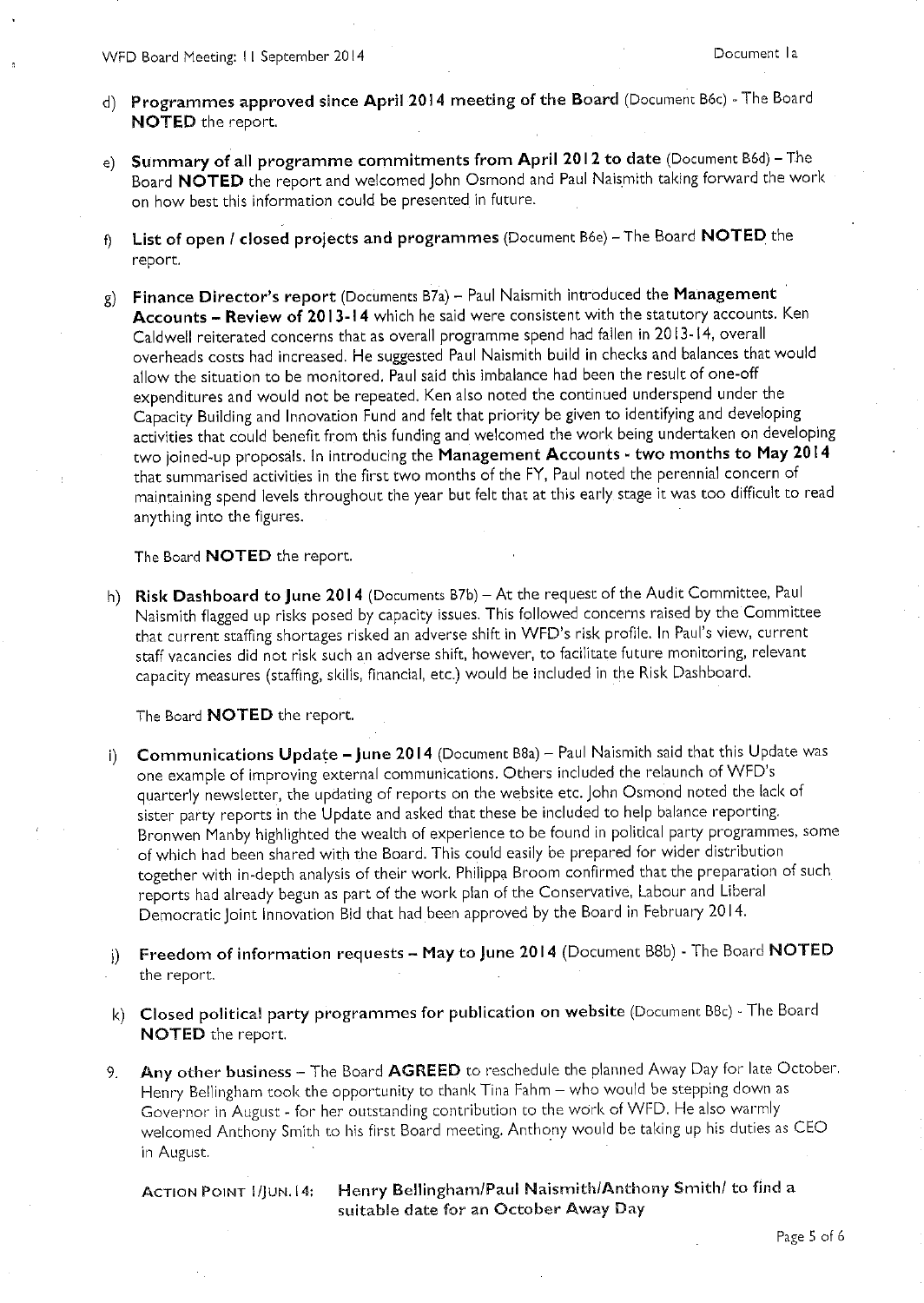Date of next meeting: Because of scheduling problems, the Board agreed to reschedule the 10  $10.$ September 2014 meeting.

**ACTION POINT 2/JUN.14:** 

Tamara Moluch to canvass Board members for a suitable date as near as possible to 10 September for the next Board meeting

Chair  $\overbrace{\qquad \qquad }$ Date: 11 September 2014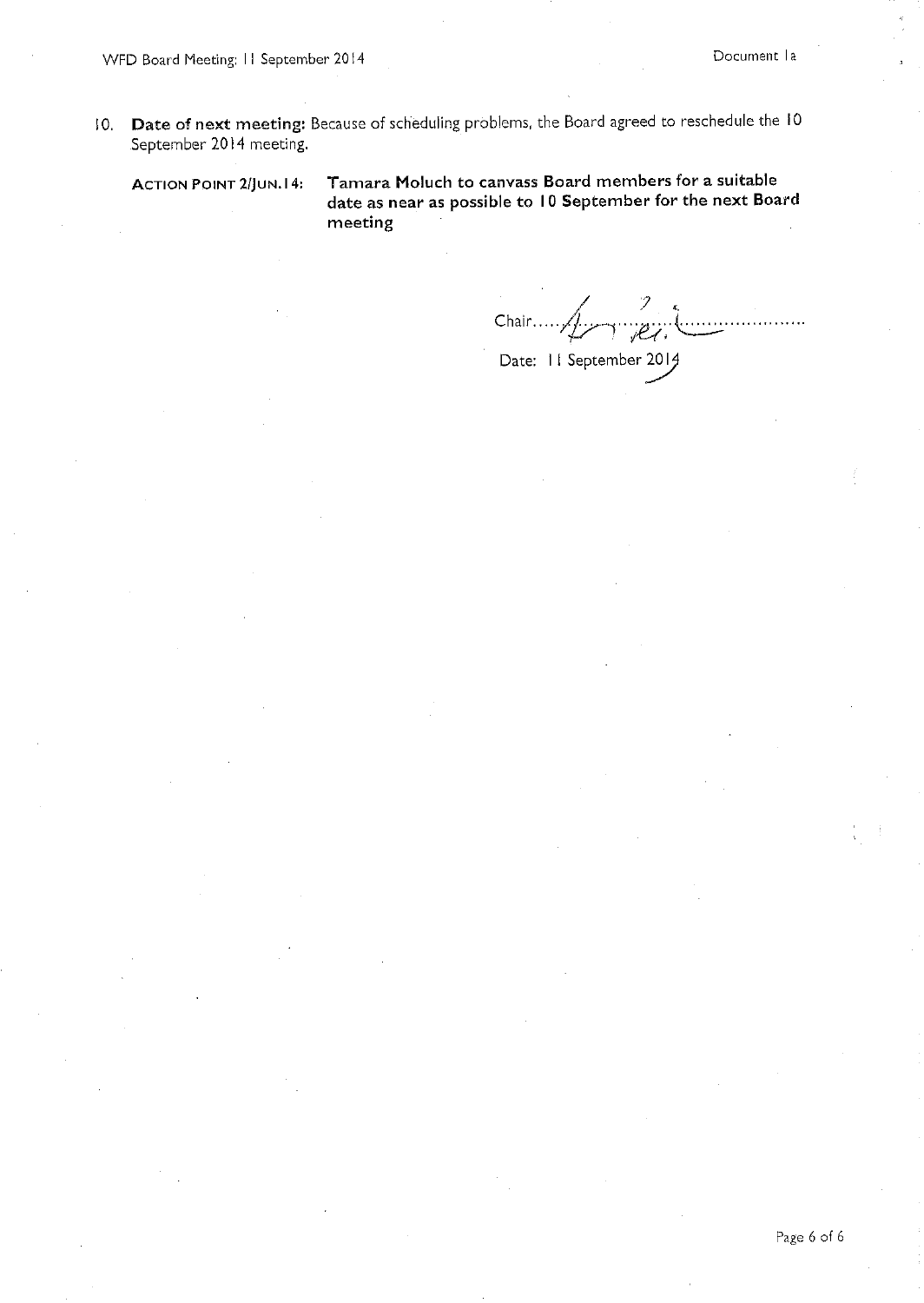# **The Westminster Foundation for Democracy Limited**

Company Number 2693163

### **Minutes of Meeting of the Board of Governors held in Committee Room 19, Palace of Westminster, on Thursday, 11 September 2014**

| <b>Present</b> | Henry Bellingham MP (Chair)<br>Ken Caldwell<br><b>Bronwen Manby</b><br><b>Rt Hon Sir Andrew Stunell MP</b>                                                                                                                                          |                                                                                                                                                                                                                                                                                                                                                                                                                               |
|----------------|-----------------------------------------------------------------------------------------------------------------------------------------------------------------------------------------------------------------------------------------------------|-------------------------------------------------------------------------------------------------------------------------------------------------------------------------------------------------------------------------------------------------------------------------------------------------------------------------------------------------------------------------------------------------------------------------------|
| In attendance  | <b>Anthony Smith</b><br>Paul Naismith<br>Graeme Renshaw<br>George Kunnath<br>Dina Melhem<br>Chris Harmer<br>Philippa Broom<br>Nabila Sattar<br>lain Gill<br>Chris Levick<br>Lucy Ahad<br>Neil Angell<br>Emma Kouki<br>Aislin Baker<br>Tamara Moluch | CEO<br><b>Finance Director</b><br>M&E Adviser<br>Head of Europe Team<br>Head of MENA Team<br><b>Communications Manager</b><br><b>Conservative Party</b><br>Labour Party<br>Liberal Democrats<br><b>Smaller Parties</b><br>Head, Human Rights & Democracy Dept, FCO<br>Deputy Head, Human Rights & Democracy Dept, FCO<br>Desk Officer, Democracy & Elections, HRDD, FCO<br>Political Governance Adviser, DFID<br>Minute Taker |

### 1. **Welcomes and Apologies for absence**

Henry Bellingham **welcomed** Anthony Smith, WFD's newly appointed Chief Executive, to his first Board meeting.

**Apologies** were received from Rushanara Ali, Ann McKechin, John Osmond, Andrew Rosindell and Pete Wishart

### 2. **Conflict of Interest Declarations** - None declared.

### 3. **Minutes of Board meetings** (Document 1a-b)

The minutes of the Board meeting held on 25 June 2014 **APPROVED** and duly signed by the Chair.

Action Point 3/Apr.14 - review of process for reporting open/ closed projects and programmes: Anthony Smith referred the Board to Agenda Item 5 (Forward Board Agenda) and a proposal for the Board to review key management information in the form of a quarterly dashboard which would provide more coherent key performance indicator of WFD's financial and business processes; information on open/closed projects and programmes would be part of this dashboard. A proposal on how this information might be presented will be considered by the Board at its November meeting.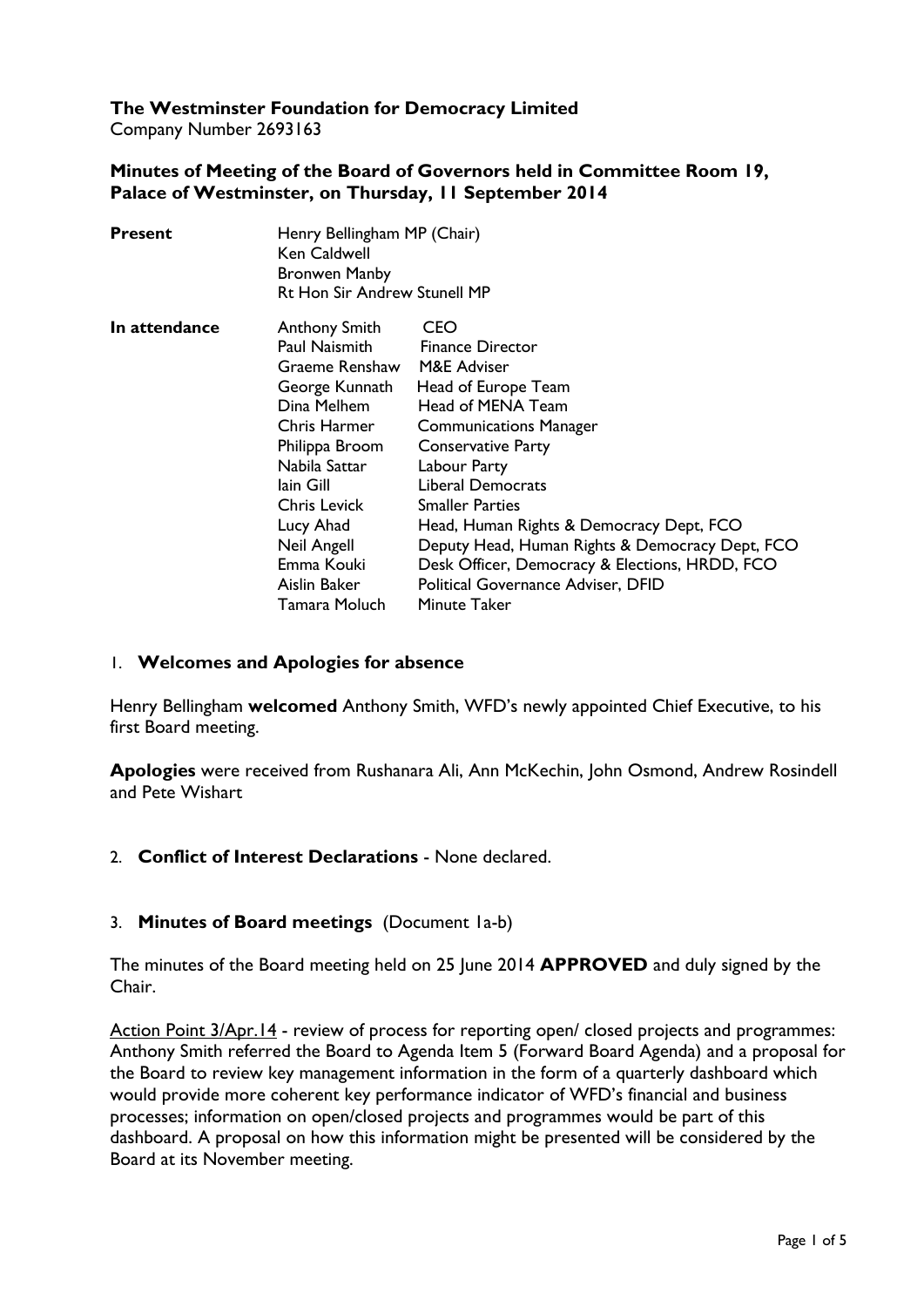# **TOPICS FOR DISCUSSION AND DECISION**

As a prelude to discussion, Anthony Smith gave a snapshot of his first impressions of WFD. In his first weeks as CEO, he had met everyone at the Board meeting on a one-to-basis and had been warmly welcomed by all. His initial impressions had been reinforced. The work that WFD was engaged in was of huge importance to both national and international priorities and WFD should be making significant contributions to this effort. Everyone he had met was enthusiastic about WFD and, whilst agreeing that WFD was not living up to its potential, all were eager to invest energy and resources into improving the way WFD worked, particularly at the collective level. He was supportive of WFD's party work / parliamentary work model and also saw an opportunity for WFD to strengthen and extend its collaboration with others working in the field of democracy. In so doing, UK's impact in this area would increase.

WFD now has the opportunity and great potential to move forward; and the work now needs to begin in earnest.

### 4. **Response to FCO Triennial Review** (Document 2)

Anthony Smith introduced a proposed response to those recommendations in the Triennial Review that enjoyed support among Governors, stressing the need for an urgent response in order to prepare a Business Case by end-2014 for further DFID funding as well as compete successfully for other funding in 2015.

In **APPROVING** the four-part agenda outlined in the document and **ENDORSING** the urgency of the planned work, the Board made the following comments:

#### • A new strategic framework

Ken Caldwell raised the need to clearly define and agree the areas to be covered in the strategic framework, including, as highlighted by Andrew Stunell, the role of politics which was part of WFD's unique selling point. Ken also supported the proposed consultation workshop which he said was an opportunity for WFD to rebuild its profile with key external opinion-formers in the democracy building world. A draft strategic framework would be considered by the Board at its November meeting.

• Improved programme quality

As work on improving programme quality progressed, process indicators would need to be developed to track progress and an appropriate reporting system put in place to facilitate the Board's oversight of programme quality.

- Reformed governance structure, roles and responsibility See agenda item 5 below.
- Cross-cutting issues, etc. communications and systems modernisation
- Milestones

The following additions were proposed: the recruitment of Programme and Policy Directors; development of the annual Business Plan for 2015-16; the proposed high-profile external event; and the 2015 UK General Election. In this connection, Andrew Stunell asked that thought be given as to how momentum could be maintained as WFD came to the end of one funding cycle and entered another whilst, at the same time, the UK General Election would put much of WFD's political party work on hold. The Board also agreed that it could benefit from its own set of milestones.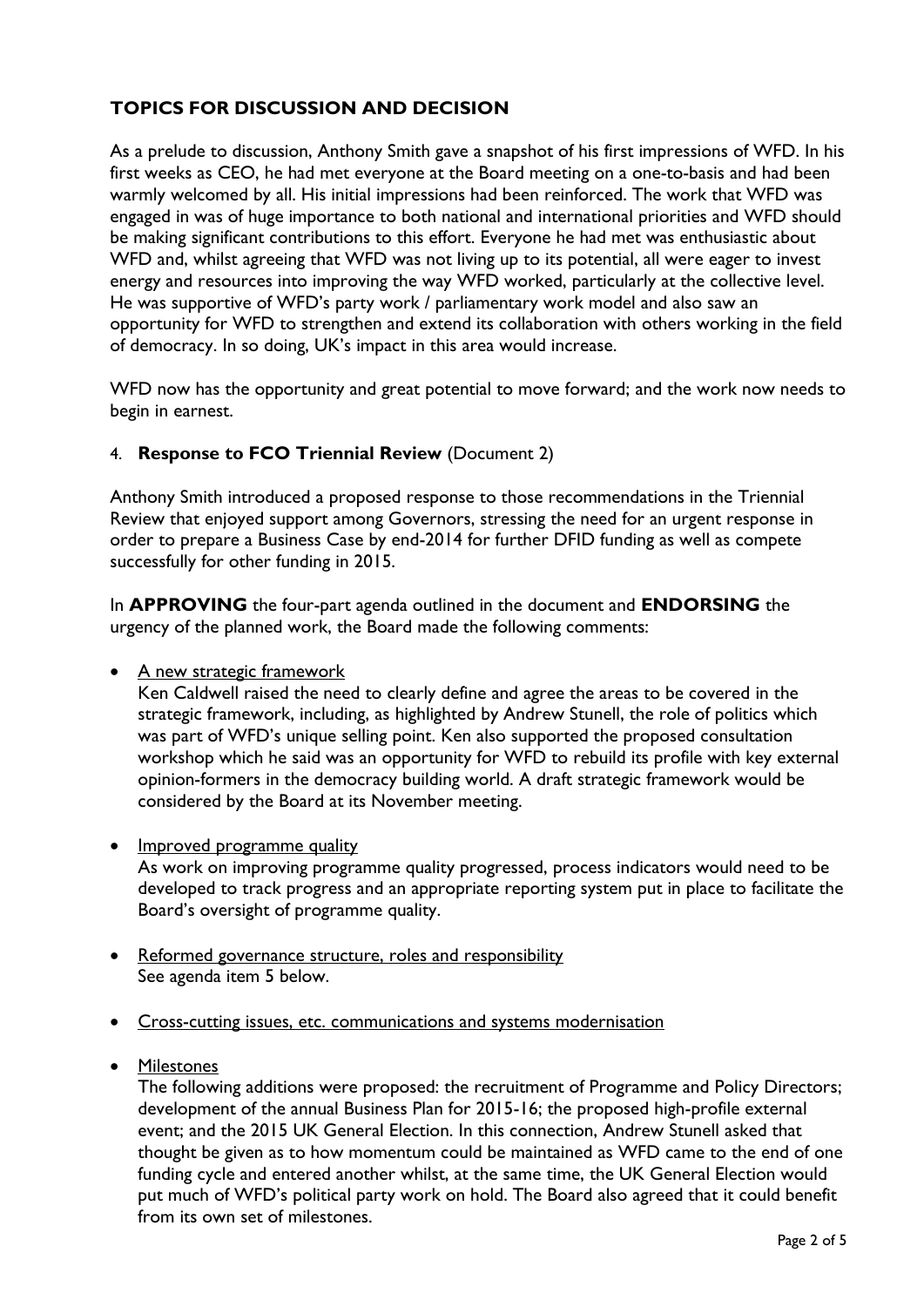## 5. **Forward Board Agenda** (Document 3)

Anthony Smith introduced a Forward Board Agenda plan which outlined possible issues for Board discussion over the next year. The revised agenda would respond to the Triennial Review's recommendation that the Board play a more strategic role and take note of the possible removal from the agenda of some of the transactional processes around project approval. The issues covered were:

- Approval of WFD's Strategic Framework and overall direction and reviews of progress
- Periodic debates on the context of WFD's work, eg. key challenges to strengthening democracy, and international trends on support to governance
- Examination of democracy strengthening issues in specific regions
- Review of key management information in the form of a quarterly dashboard / management report (to allow the Board keep track of key performance indicators around financial and operational/business processes and analytical information).

As background to the discussion, Ken Caldwell updated the Board on the review he and Ann McKechin had been asked to undertake at the last Board meeting around the function of the Board and how it could better add value and support the executive team in future. Following consultation with the majority of Board members, the review was now in its final stages and a report would be presented to the Board at its November meeting. To date, consensus had emerged around the following:

- The Board should concentrate on strategic discussions around democracy building issues and its challenges;
- Less time should be spent on detailed operational issues and programme approval;
- To allow the Board the time to become more strategic, and subject to certain safeguards, the Board would delegate approval of all projects to the CEO;
- Current Board structure, scheduling and attendance needed to be revisited to provide opportunities for strategic debate;
- Governors expressed interest in becoming more involved in WFD's work eg. representation, networking, hands-on experience as well as helping bridge WFD's party – non-party divide.

Iain Gill drew the Board's attention to current FCO and DFID funding of private companies and international democracy organisations and the need for WFD to reach an operational level that would convince funders of our ability to deliver. Anthony Smith assured the Board that WFD was not being ignored. Whilst acknowledging that WFD needed to improve delivery, he felt that much more could be done to communicate WFD successes to funders in the field. Lucy Ahab said that WFD had FCO's full support and looked forward to discussions on how FCO could assist in taking its work forward. Henry Bellingham agreed that work to strengthen WFD's operations would greatly enhance its reputation and branding.

### 6. **Any Other Business**

### a) Bosnia-Herzegovina Joined up Programme

George Kunnath gave a brief overview of the Bosnia-Herzegovina joined-up programme which brought together WFD's political party and parliamentary streams of activity with the aim of improving women's representation in Bosnia & Herzegovina's political environment. The unique aspect of this programme was its cross-party approach to a multi-layered programme that built towards sound and measurable objectives. All four political parties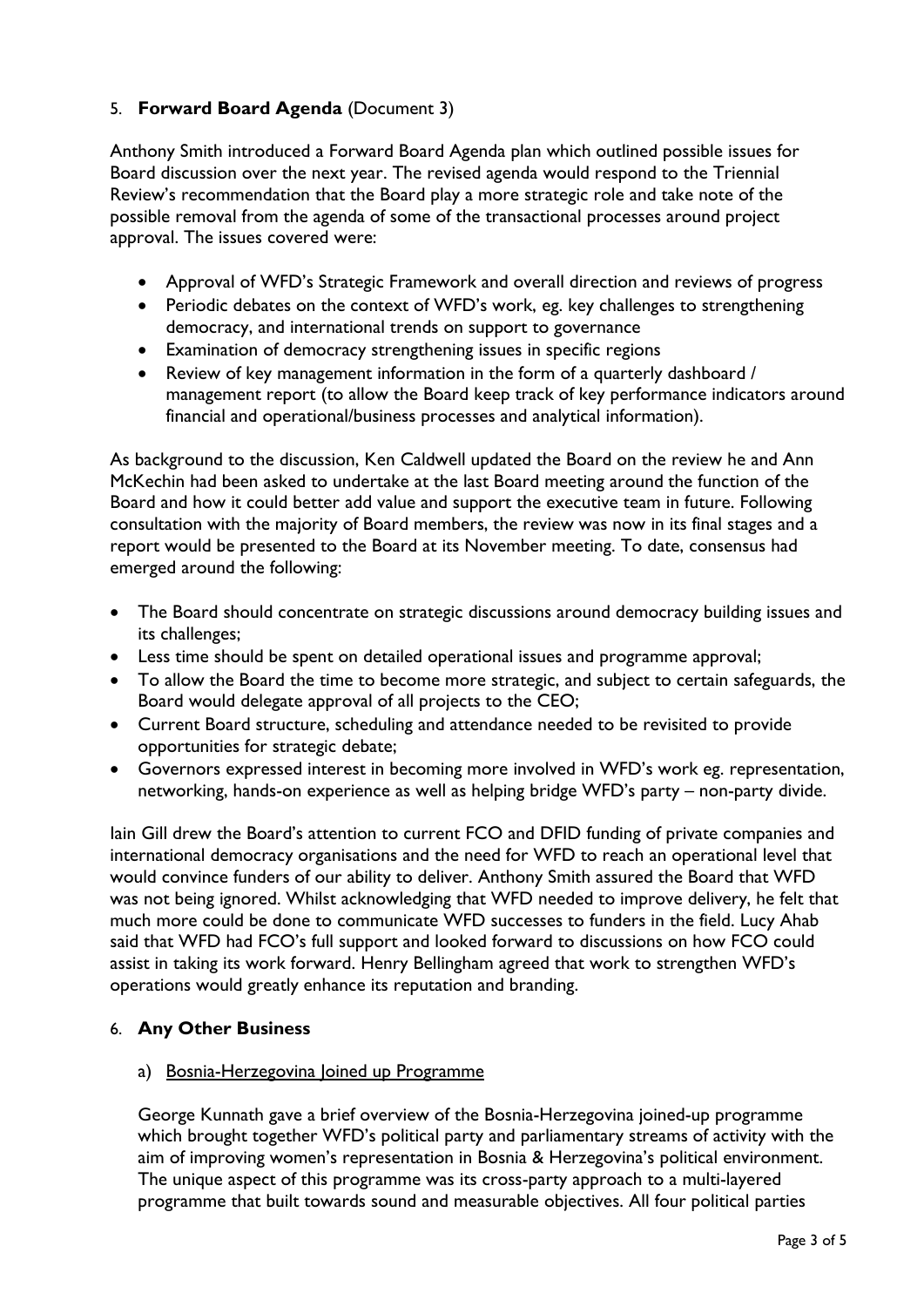were committed to the programme and, once the initial concept had been agreed – which had been a challenging process – only the modalities remain to be worked out. The programme itself represented a three-year commitment leading to the 2016 general elections. However, as work on some activities could be carried out within the current FY, the overall programme would benefit from an initial one-year funding agreement, approved under WFD's Urgency procedure.

With regards to lessons learnt, George stressed the need for better joined-up assessment and project scoping. All agreed the need to develop a proper methodology for joined–up programmes; the parties adding that structures and processes would need to be developed whilst retaining a level of flexibility and nimbleness that would allow integration. They also highlighted their limited resources saying that their biggest challenge was finding the time to come together to develop the programme.

#### b) Final independent evaluation of the EU Georgia Programme (Document 8)

George Kunnath introduced the final independent evaluation of the EU-funded programme, whose aim had been threefold:

- Identify 15 CSOs and provide them with the necessary skills to research and prepare shadow reports: the evaluation showed that the quality of CSO research had been improved but that more could be done
- Provide the 15 CSOs with advocacy skills and teach them how to develop communication plans: the evaluation showed that lines of communication were now excellent and staff were developing innovative activities;
- Improve their access to parliament: the evaluation showed that more needed to be done to strengthen parliamentary engagement

Overall, the results had been impressive. The evaluation had also shown that this engagement had strengthened WFD-EU relationships and that, as a result, a new agreement had recently been signed with UNDP for additional work in Georgia funded by the EU. In this context, he pointed out that the Georgia programme itself had been built on TWC's work around access and advocacy processes with CSOs in Mozambique and Ukraine. He felt strongly that developing CSO engagement with parliaments and political parties should continue to be part of WFD's core work. Equally, past experience had shown that engagement with CSOs within a specific umbrella (eg. human rights) could prove more successful than trying to bring all CSOs together under one very broad umbrella.

George confirmed that recommendations of the Evaluation and lessons learnt would be shared with all WFD programme and political party staff in order to benefit future programming.

c) Ukraine

George Kunnath updated the Board on possible work in Ukraine. Early in the year, a briefing note had been developed following consultation with established Ukrainian partners. Unfortunately, the conclusion was that the situation on the ground made it impossible to take any work forward; a situation that remains unchanged. In the meantime, DFID had established a £10m fund to support Ukraine implement the IMF restructuring plan. Following discussions with fund managers, it had been agreed that there might be a parliamentary role for WFD but only post-parliamentary elections; political party work continued as Labour was currently working with social democratic parties in Ukraine.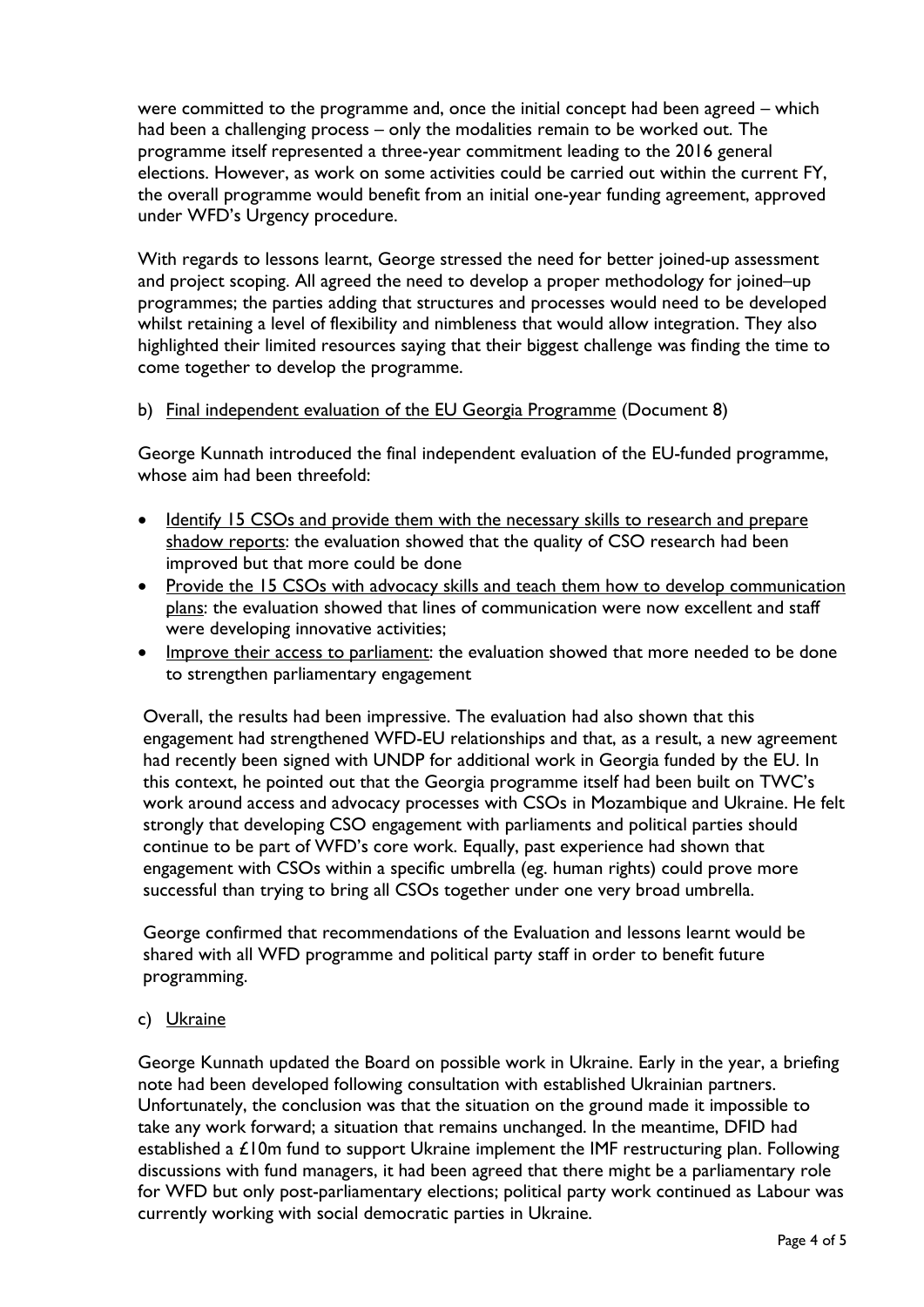George confirmed that WFD had engaged with ethnic and linguistic minorities in national parliaments. In the MENA region, one WFD project brought together the Northern Ireland Assembly and the Lebanese Parliament. In Ukraine, WFD's work with minorities included support for an NGO that was instrumental in passing a language bill that had recognised languages at the local level if spoken by 10% of the population (thus also recognising the Russian language in eastern Ukraine). This bill was rescinded by the new parliament following the events in Maidan Square that resulted in further discontent in the east of the country; the President vetoed the bill shortly afterwards. Nabila Sattar said that the parties also worked with such minorities; in the Western Balkans, one achievement had been an amendment to the constitution of Bosnia & Herzegovina.

#### d) <u>Iraq</u>

Given recent developments at the security level, Dina Melhem updated the Board on the current status of WFD's two programmes in Iraq – in Baghdad and in Erbil. These developments had raised concerns about the security of WFD staff and, in consequence, the progress of the programme as a whole. Dina outlined the measures taken to ensure the safety of WFD's Programme Manager based in Erbil. She was in constant communication with HMC in Erbil and the UN Women representative in Iraq, Frances Guy. Whilst HMC did not evacuate local staff, Frances mentioned that the policy of UN Women was to evacuate national staff only in extremis for a maximum of one month. The situation in Iraq continues to be closely monitored and WFD receives travel advice updates from HMC Erbil, which currently advises only essential travel. The situation in Iraq has highlighted the fact that WFD urgently needed to put in place its own security policy which would address such situations.

Operationally, the last few months have been difficult but the situation, though now slowly normalising, continues to be closely monitored. Activities are being adapted accordingly and events moved to safer locations as and when necessary. Support for WFD's work remains strong and, at a recent meeting with Dina at the House of Commons, senior staff from the Iraqi Parliament reaffirmed their support for the work and made enquiries about the possibility of future support.

#### e) International Development Committee enquiry into parliamentary strengthening

Anthony Smith reported on IDC's current enquiry into parliamentary strengthening. Following the mid-term evaluation and the Triennial Review, the IDC decided that it would be an opportune moment to undertake a brief inquiry into the subject and had invited written submissions from interested organisations and individuals, including WFD who had been name checked in the enquiry's terms of reference. Submission deadline was 7 October. Following discussion with all stakeholders, evidence would be drafted over the next few weeks and a draft paper circulated to Governors for final comment.

### 9. **Date of next meeting:** Wednesday, 19 November 2014

Chair…………………………………………. Date: 19 November 2014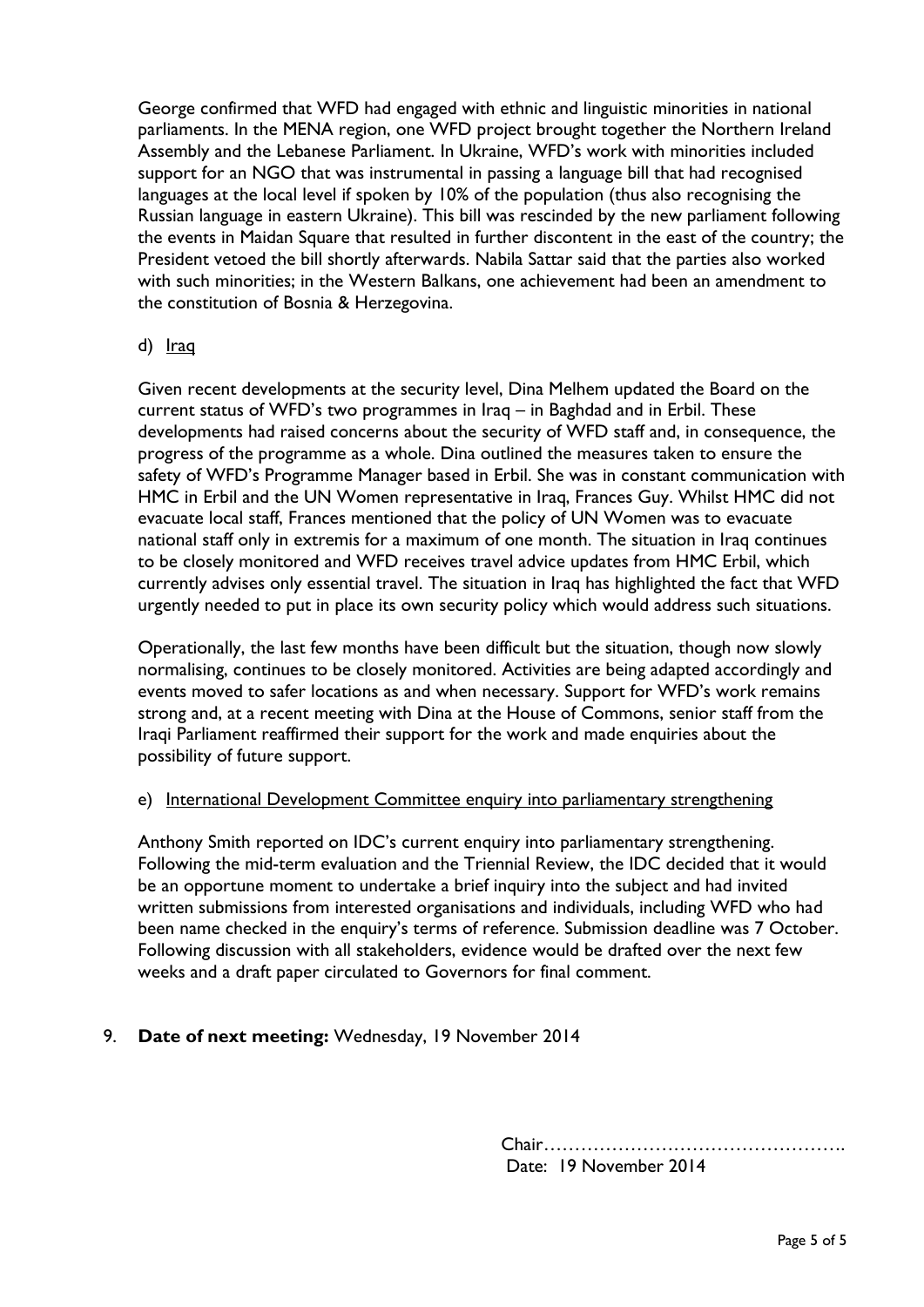# **The Westminster Foundation for Democracy Limited**

Company Number 2693163

#### **Minutes of Meeting of the Board of Governors held in Committee Room 19, Palace of Westminster on Thursday 19 November 2014**

| <b>Present</b> | Ann McKechin MP (Vice Chair) – in the Chair<br>Ken Caldwell<br><b>Bronwen Manby</b><br>John Osmond<br><b>Andrew Rosindell MP</b><br><b>Rt Hon Sir Andrew Stunell MP</b><br>Pete Wishart |                                                                                                                                                                                          |  |
|----------------|-----------------------------------------------------------------------------------------------------------------------------------------------------------------------------------------|------------------------------------------------------------------------------------------------------------------------------------------------------------------------------------------|--|
| In attendance  | <b>Anthony Smith</b><br>Kate Fuller<br>Nabila Sattar<br><b>Chris Levick</b><br>Lucy Ahad<br>Emma Kouki<br>Tamara Moluch                                                                 | CEO<br><b>Conservative Party</b><br>Labour Party<br><b>Smaller Parties</b><br>Head, Human Rights & Democracy Dept, FCO<br>Desk Officer, Democracy & Elections, HRDD, FCO<br>Minute Taker |  |

#### 1. **Apologies for absence**

**Apologies** were received from Henry Bellingham, Rushanara Ali and Paul Naismith.

2. **Conflict of Interest Declarations** - None declared.

#### 3. **Minutes of Board meetings** *(Documents 1a-b)*

The minutes of the Board meeting held on 11 September 2014 were **APPROVED** and duly signed by the Vice-Chair.

With regards to the 'Implementation Status of Actions Points Agreed by the Board', the Board **NOTED** the progress made by parties under **ACTION POINT 0/FEB.14** and that WFD's M&E Adviser was working closely with all party officers. Considering the importance of this work for WFD's future programming, the Board asked for a report outlining progress and achievements to date.

### **ACTION POINT 1: A report outlining progress and achievements to date under the Conservative, Labour and Liberal Democrat Joint Innovation Bid 2014-15 to be submitted to the February Board.**

# **TOPICS FOR DISCUSSION AND DECISION**

#### 4. **Chief Executive's Report** *(Document 2)*

In introducing his first report, Anthony Smith said that the reports would generally address items not covered elsewhere in Board agendas and welcomed any suggestions on how format and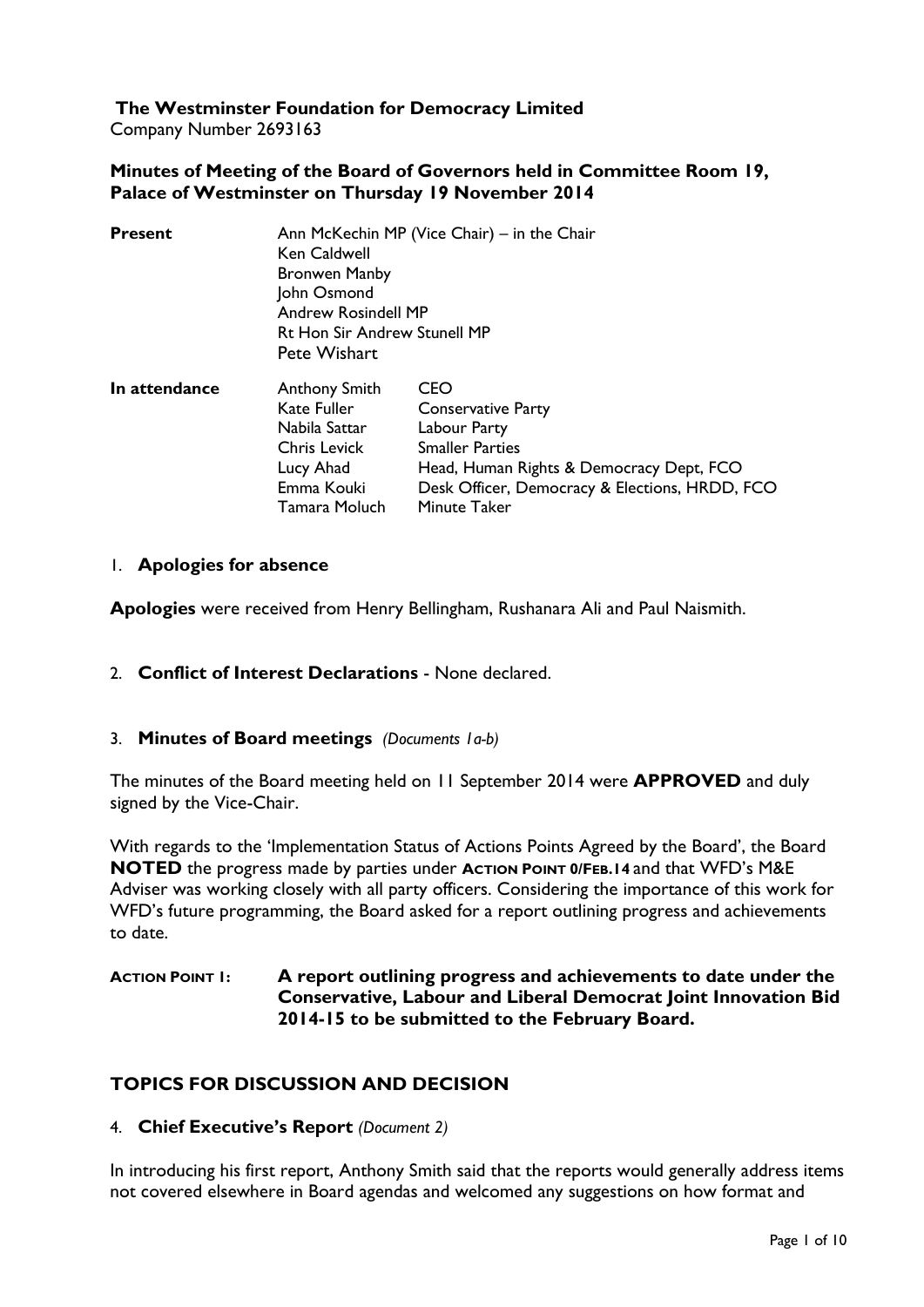content might be improved. He highlighted the progress made on the four-part response to the Triennial Review, as approved by the Board in September, with particular reference to the development of WFD's strategic framework. He also reported improvements in both internal and external relationships; staff had responded positively to open communications and there had been good discussions with FCO/DFID around their understanding of WFD's work, how we could work together and what WFD could offer them.

The International Development Select Committee inquiry on Parliament Strengthening had begun to hear oral evidence, which had included references to WFD. Because of the potential impact of this inquiry on WFD, Anthony stressed the importance of demonstrating that WFD fully understood the concerns raised to ensure that WFD's work continued to be fully supported. He confirmed he would be giving oral evidence on 25 November and would be happy to receive guidance from the Board about any key points that should be made.

Anthony confirmed the recruitment of a new Director of Programmes and that, as WFD moved towards the next funding period, plans were being developed on how staffing could be strengthened whilst keeping overheads at current levels.

Ann McKechin welcomed the work to date and, in particular, the round-table discussion on "*Democracy in the Doldrums? What next for parliamentary and party support?*" organised, as part of work to develop WFD's strategy, to gather input from Governors, practitioners, researchers and external stakeholders, around the context for parliamentary and political party assistance and the upcoming challenges and opportunities for WFD.

In response to Pete Wishart, Anthony confirmed that, as requested at the last Board Meeting, he had met with party officers to agree an alternative to the Triennial Review recommendations concerning party funding allocations. This had been discussed and commented on by the parties and copied to the FCO. Unfortunately, Emma Kouki said that the Triennial Review would not now be published as expected in time for WFD's oral evidence hearing at the Select Committee on 25 November.

Lucy Ahad said she would convey to Ministers the Board's concerns about the delay and the Board **AGREED** that Anthony Smith should meet informally with Ministers to stress the Board's concerns about the delays in publishing the Triennial Review and the adverse effect this was having on WFD's ability to finalise its Strategy and Business Plan for 2015-16.

# 5. **Strategic Framework** *(Document 3)*

Anthony Smith introduced the discussion paper on WFD's Strategic Framework 2015-18 which focused on:

- WFD's unique strengths, approaches and potential of WFD
- an approach to programming that built on those strengths;
- a collaborative process with FCO and DFID to decide on geographic focus of activities, matching ambition with available resources;
- addressing some common critiques about parliamentary assistance, including the need for evidence.

Discussion revolved around the questions posed: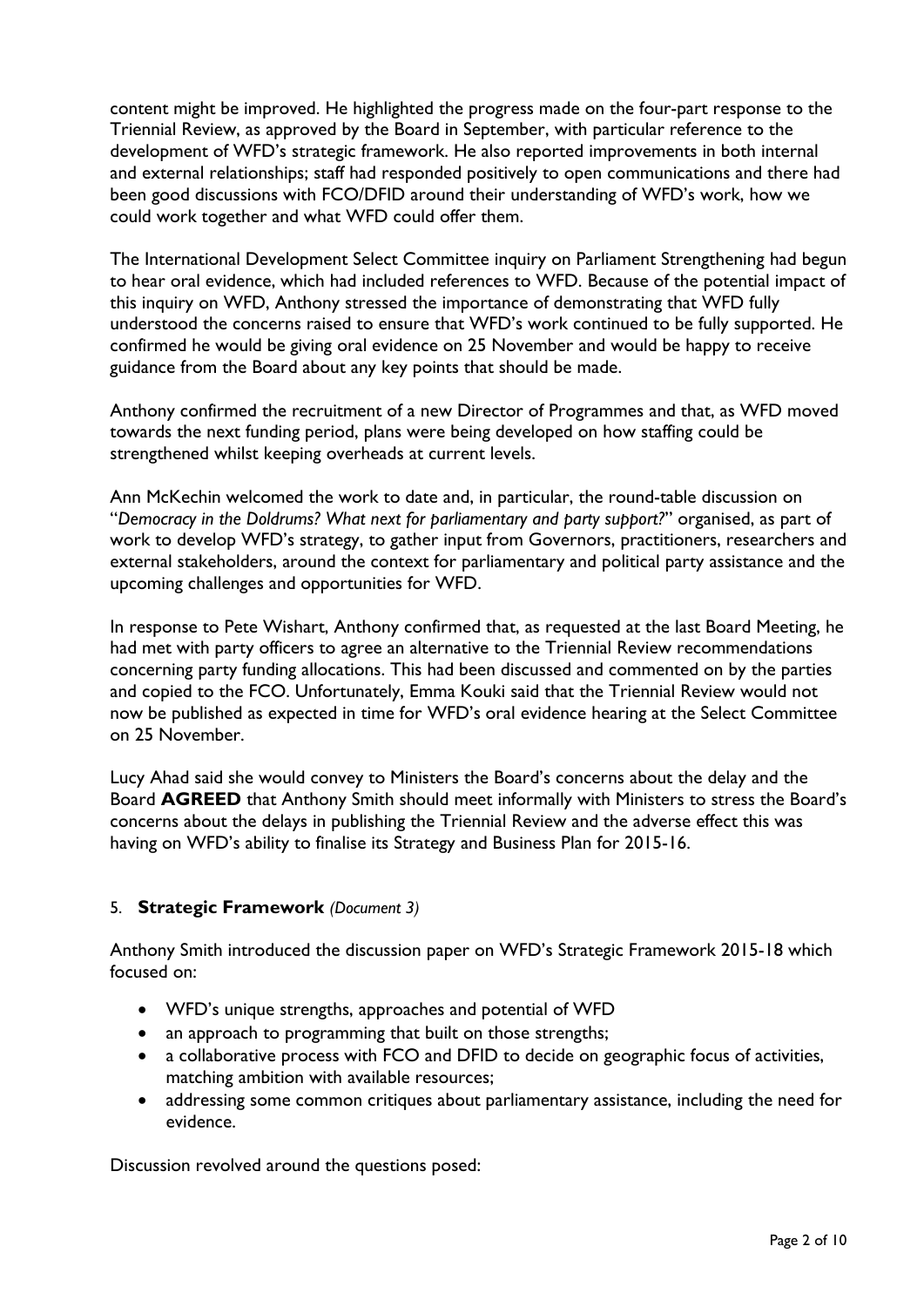#### WFD Strategic Framework 2015-18

- *WFD's aims have not kept pace with our work, eg. they do not mention 'parliaments'. Do we need a clear vision or purpose, eg. 'Politics matter to people. WFD's purpose is to help parliaments and parties in developing and transition countries to build the skills, expertise and democratic culture they need to provide include decision-making and democratic accountability for their citizens?'*
- *The proposed 'Tenets' cover parliaments, parties and civil society and women. Are Governors happy with what they cover and how they describe WFD's approach?*

In agreeing the vision, the Board said that WFD should remain as focused as possible and not over-extend itself. As to the 'Tenets', which reflected the current political context of WFD's work, the Board asked that 'youth' also be covered.

#### The British democratic experience

- *Have we adequately captured the most relevant characteristics of the British political system?*
- *Should the British link be WFD's explicit unique selling point? Are there risks in this approach?*
- *How would we sell WFD in countries that do not have an historical link to the Westminster model?*

The Board agreed that the British democratic experience should be at the heart of WFD's work but that it should not be seen as a 'purveyor of the ultimate democratic model that all should emulate'. They agreed that WFD had something unique and valuable to offer and, whilst it should not be afraid of promoting this, it should recognise other democratic experiences.

Whilst emphasising the importance of its British link, WFD's unique selling point and its strength lay in its understanding and insight of the British system with its richness, depth and long history as well as its access to British parliamentarians, including the important work being undertaken by the parties in regional peer-to-peer learning. WFD had to nurture and cherish its British links without being prescriptive and draw on that experience as it provided the best available advice, guidance and support in its democracy building activities.

The Westminster model was copied and admired internationally and WFD was in a unique position to share that vast range of democratic experiences without being prescriptive about how countries should or should not develop their own democratic systems. The sharing of this experience internationally was one of WFD's unique selling points as seen, for example, in its work with regional networks where experience, support and knowledge was being shared directly between member parliaments, political parties and organisations, regardless of any historical links to the Westminster model. To reinforce the Westminster image, Andrew Rosindell suggested that WFD adopt a stronger Westminster-identifiable logo.

#### WFD's core programming model (2015-18)

- *Does this four-part programming model match the reality of WFD's skills and experience and provide an adequate focus for our future programmes?*
- *The programming diagram does not try to fix the scale of each of the four elements but does support the gradual establishment of a significant 'parties in parliament' element. This will also be covered in one of the recommendations of the Triennial Review. Do Governors agree with this?*
- *Do the 6 proposed elements of WFD's approach respond adequately to the main critiques of WFD's past practices (and those of other providers of assistance in this field)?*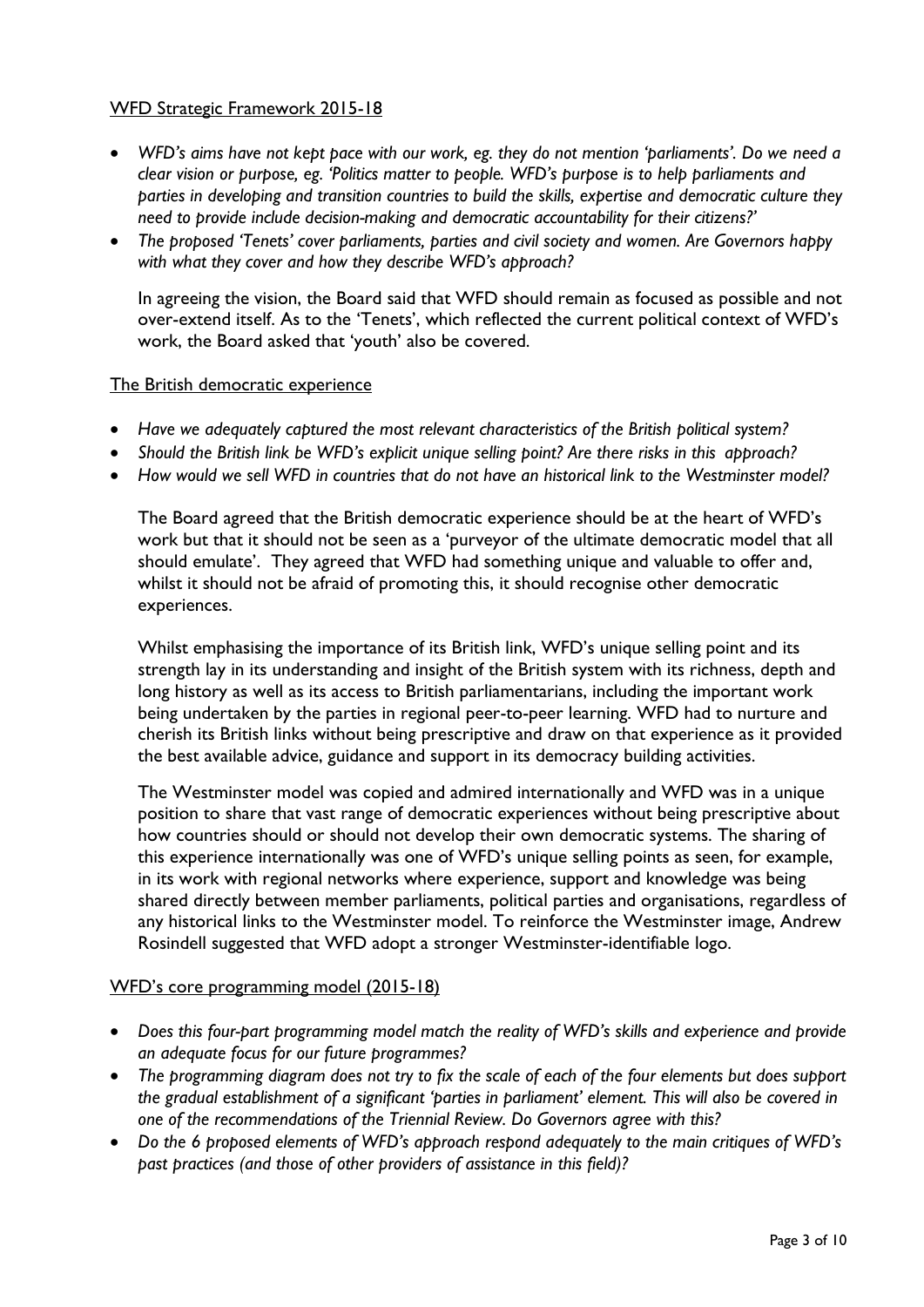Whilst agreeing the 'four-part programme model', the Board felt that the fourth element the 'democratic environment' - was potentially very broad and that its focus should be narrowed to avoid WFD stretching itself too thinly. In this context, the TWC model of working with parliaments and parties as part of a bigger picture requiring close collaboration with other organisations should be considered.

The Board agreed the gradual establishment of a significant 'parties in parliament' element. In noting the need to strike a balance between the long timescale of democracy building and the need to evidence results, it was agreed that the strategy could not be constrained by the limitations of evidencing impact within a three-year funding period, recognising that a strength of WFD's and of its political party work in particular was its longevity and sustainability.

The Board agreed that the six proposed elements of WFD's approach responded adequately to the main critiques of WFD's past practices.

#### Geographic scope

- *Do Governors agree with the proposed distinction between allowing a relatively broad geographic operation for sister party programmes on the one hand, and a collaborative exercise with the FCO and DFID to determine our initial priority countries for parliamentary and parties in parliament programmes on the other hand?*
- *Do Governors agree that a phased approach is appropriate, or should WFD try to start fresh with completely new programmes from 1 April 2015?*
- *Does the proposed % of transitioning, core, and new countries match the Board's expectations? If not, what would be a better mix?*

The Board agreed the need for dialogue with FCO and DFID to determine priority countries, whilst noting that the sister-party work could appear far more broadly spread than the parliamentary strengthening work but that this could be misleading where countries were represented through regional networks rather than individual projects. Whilst assuring greater focus, it was also agreed a certain degree of flexibility was required.

The Board also agreed a phased approach to its new programmes.

### 6. **Review of Board Functioning**

The Board agreed to:

- 1. Delegate to the CEO the authority to approve party and parliamentary project and programme proposals. The CEO shall establish a transparent process and criteria for approval, which will be reviewed by the Board annually. The initial process (see Annex) shall start to be used in January 2015
- 2. Establish a Programme Quality Committee to maintain an overview of programme quality and impact across party and parliamentary work. The CEO shall propose Terms of Reference of the Committee to the next meeting of the Board, which will determine its membership. The effectiveness of the Committee shall be reviewed by the Board within 12 months of this Decision.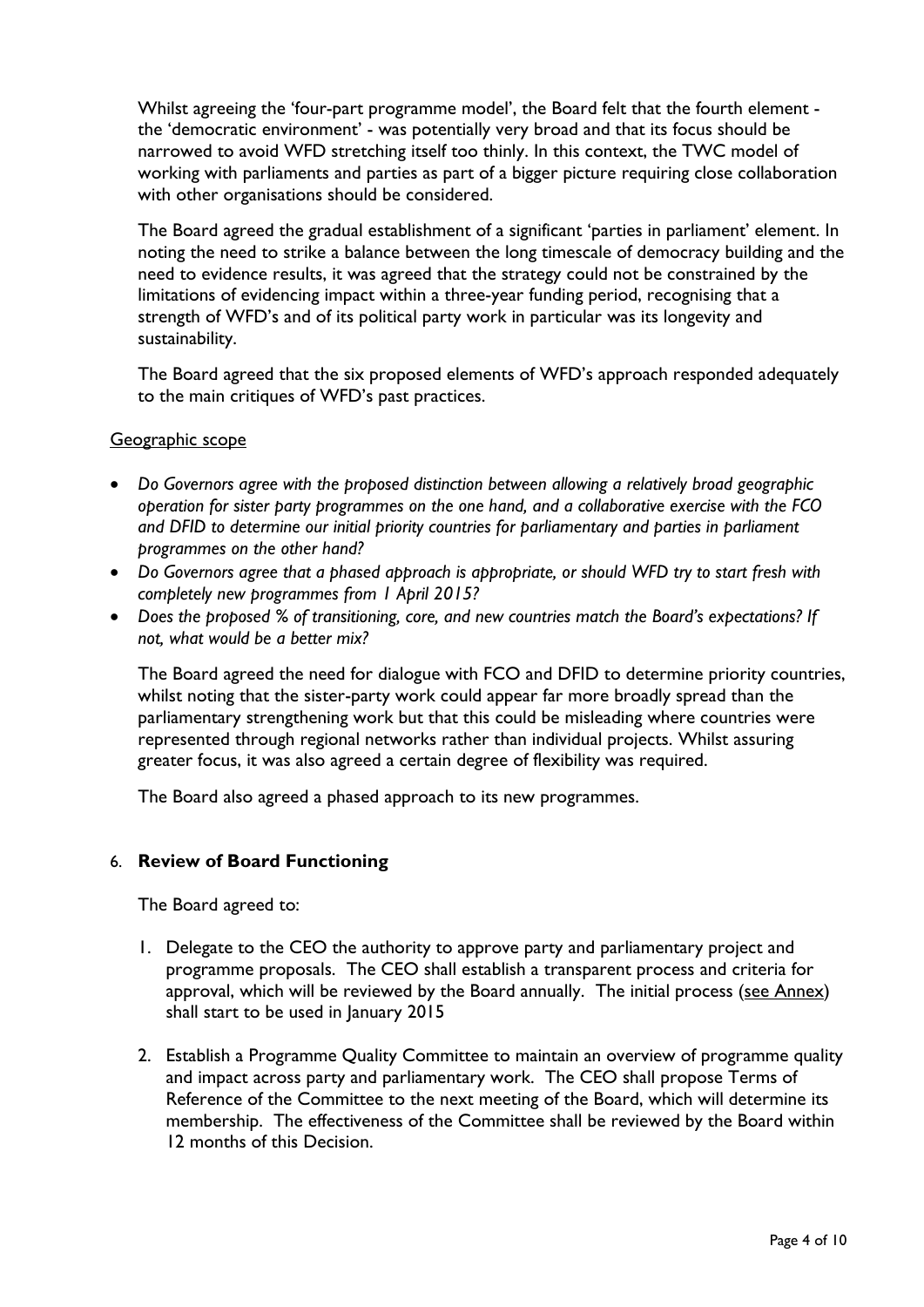3. Limit standing attendees of Board meetings to the CEO, the Finance Director and the Board Secretary. However, the Board may invite others, notably staff from the political party offices and WFD parliamentary programme staff, to attend for specific agenda items.

Andrew Rosindell disagreed with the third decision above.

The Board noted a range of other proposals to improve its functioning and asked the CEO to prepare a paper on ways of implementing these for its next meeting. This should include proposals on the frequency and timing of its meetings.

**ACTION POINT 2: Anthony Smith to (i) begin implementing the new project approval process from January 2015, (ii) work with Board members on the Terms of Reference of the new Programme Quality Committee for submission to the February Board and (iii) submit a paper to the February Board on other actions to improve Board functioning.** 

#### 7. **Review of Risk** *(Document 4)*

The Board **NOTED** that, following the meeting of the Audit & Risk Assurance Committee, a Risk Group had been established within WFD to ensure effective identification and management of risks and that some action had already been taken to implement a number of outstanding relevant recommendations.

### **ACTION POINT 3: The Board welcomed the creation of an organisation-wide Risk Group and looked forward to an update on its work at the next Board meeting.**

#### 8. **Strategic Programme for Approval** *(Document 5)*

The Board **APPROVED** the Labour proposal *'Women's Academy For Africa: Training the trainers'* (budget £137,260) and noted that, whilst this activity had been intended as a part of a larger programme of work scheduled for the next FY, Labour had taken advantage of the delays to their scheduled work in the MENA region to kick start this programme of work.

### 9. **Audit & Risk Assurance Committee** *(Document 6)*

The Board **NOTED** the minutes of the 4 November 2014 meeting of the Audit & Risk Assurance Committee and, in particular, the establishment of the Risk Group referred to under Agenda Item 7 above. They also noted that the Committee would closely monitor the accounting error reported in the Kenya programme.

### 10. **Terms & Conditions Committee** *(Document 7)*

In introducing the minutes of the Terms & Conditions Committee, Ann McKechin reported that a consultant had now been engaged to assist in preparing staff work in high risk areas and that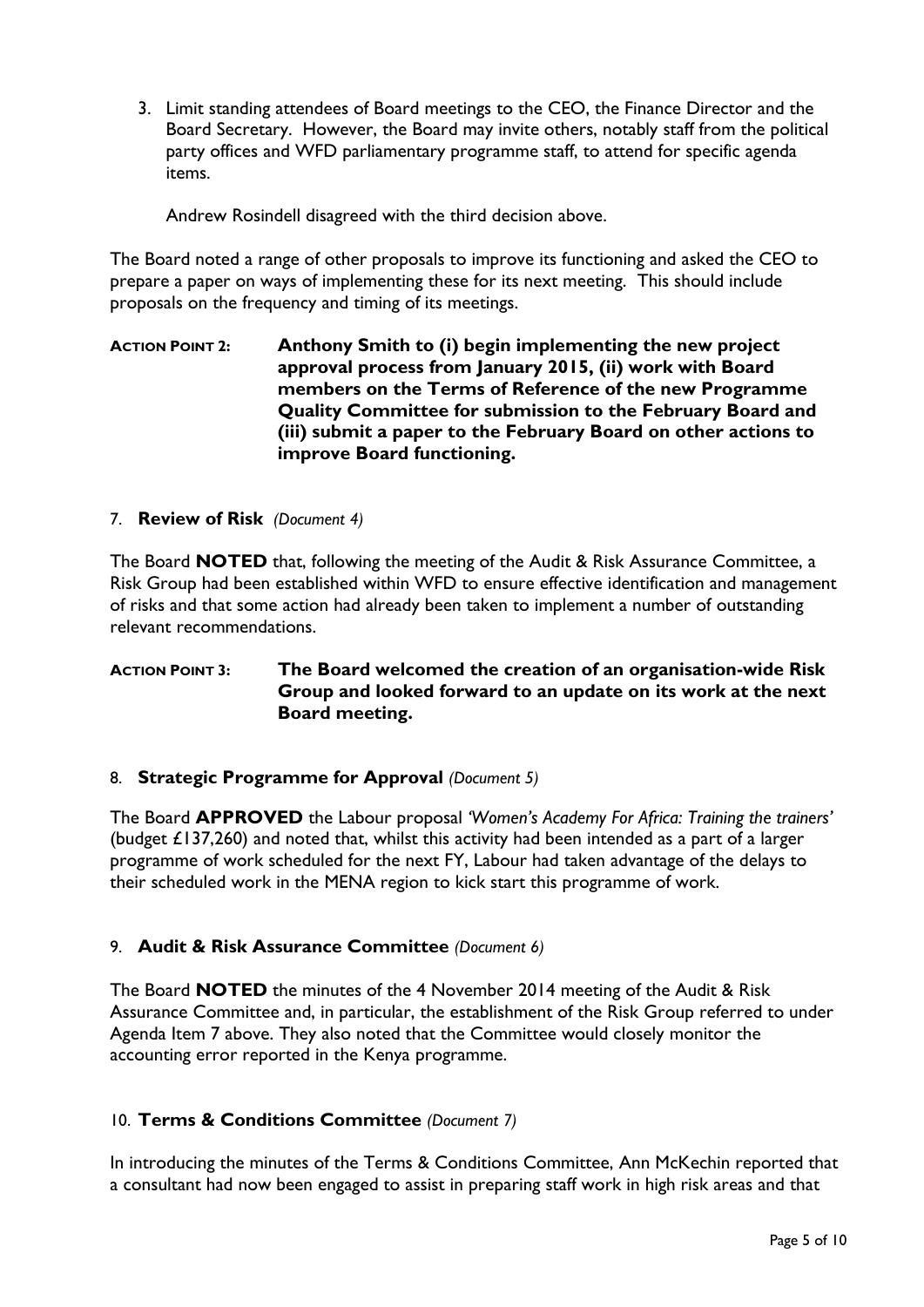WFD's Health & Safety policy, being integral to WFD's work, would now be reviewed and updated at regular intervals. The Board **NOTED** the minutes.

## 11. **Quarterly management report** *(Document 8)*

The Board **WELCOMED** the proposed format of the quarterly reports aimed at coherently demonstrating progress to date and reporting performance management by focusing on key issues affecting performance, including budget analysis and management processes. Governors were asked to submit any comments/suggestions they may have to Anthony Smith who would be presenting the first of the quarterly reports to the Board meeting in February.

### 12. **Any other business** – None.

13. **Date of next meeting:** To be confirmed.

Chair…………………………………………. Date: 4 February 2015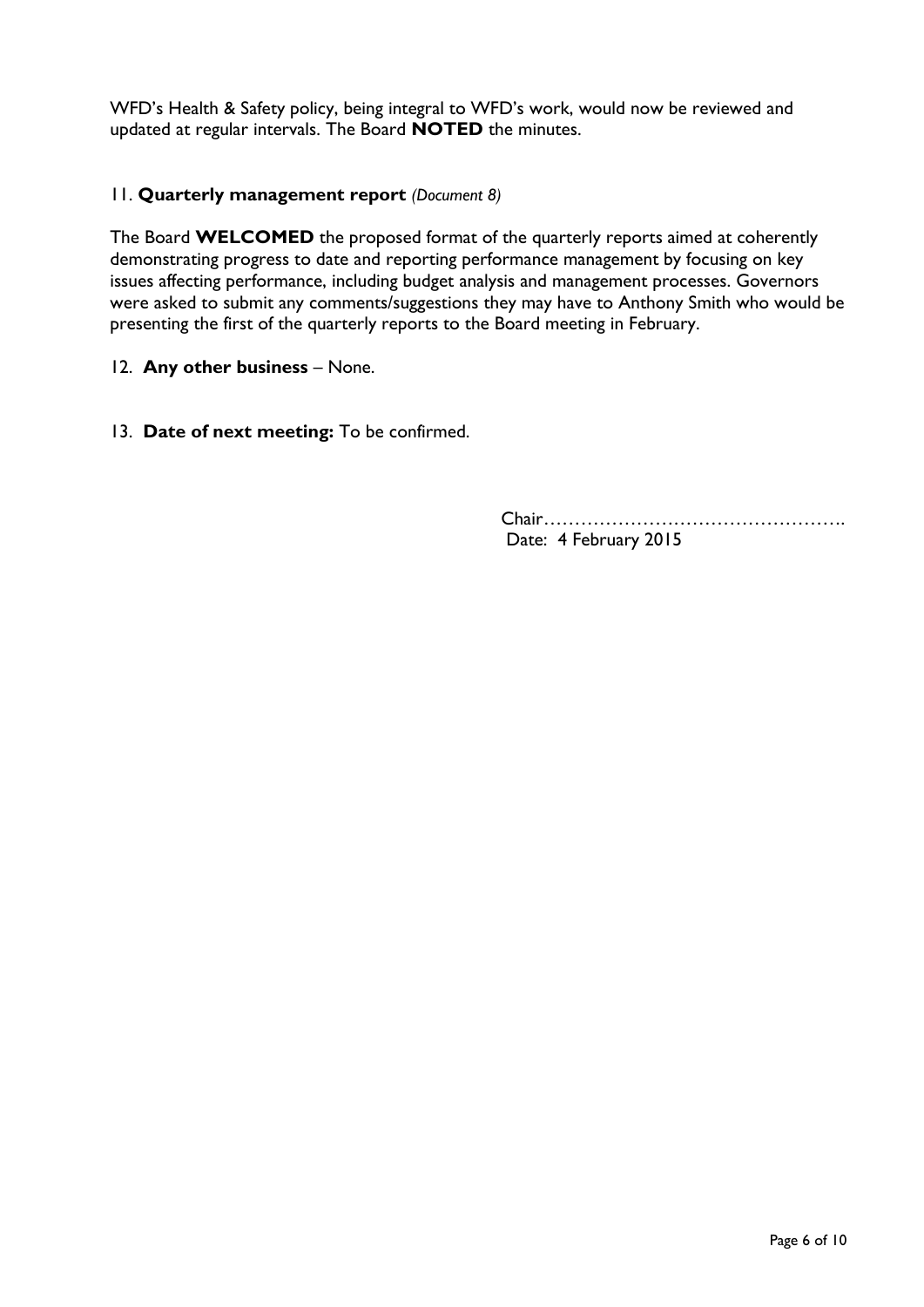

# **Project and Programme Approval Process**

**Revised version: 8 December 2014**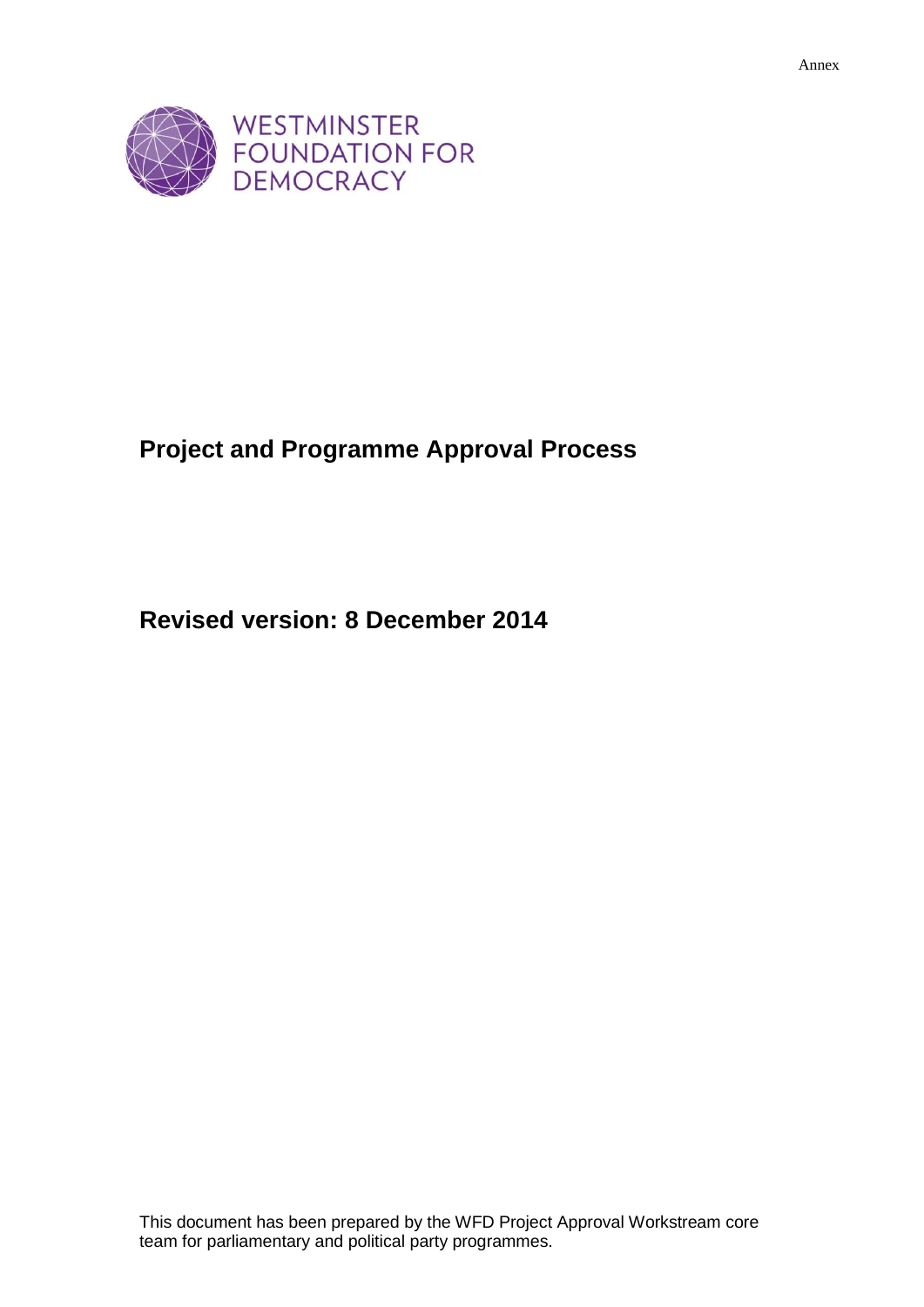### **Acronyms**

| WFD   | <b>Westminster Foundation for Democracy</b> |
|-------|---------------------------------------------|
| FCO.  | Foreign and Commonwealth Office             |
| DFID. | Department for International Development    |
| M&E   | Monitoring and Evaluation                   |

#### **Introduction**

This document sets out the process for approval of WFD projects/programmes. Most projects/programmes will be funded by the FCO/DFID core grant. In the case of projects/programmes to be funded through other channels, the time available might not allow the full procedures to be followed. In those cases, staff should follow the standard process as far as possible (see Programme Management Manual for further guidance).

#### **Funding cycle**

For the 2015/16 – 2017/18 funding cycle our aim is to agree a phased approach as set out in the paper on the Strategic Framework for the 19 November Board. That means that preparation and approval of projects/programmes will take place throughout the year. When negotiations with the FCO and DFID have advanced we will be able to forecast the approval workload.

#### **Phases of Project/Programme Approval**



### **Proposals**

There are three types of proposals:

- Concept proposals these will set out the strategic case for the intervention (why it is needed, why WFD), the main objectives and a range of possible budgets. They should include a description of how the project/programme proposal would be developed, i.e. elaboration of adequate detail on outputs, activities and management arrangements and, if necessary, refinement of the objectives. A proposed budget for any preparatory work (i.e. needs assessment visit, baseline study etc.) should be included.
- Programme proposals a programme could cover a range of projects, e.g. across a geographic region. The individual programmes would be managed with a single overarching set of objectives and resources could be vired between them in order to maximise impact. The proposal will set out a full explanation of the programme's strategic case, objectives, outputs, activities and management arrangements.
- Project proposals a project is a discrete set of activities, usually focused on one location or theme. A proposal for a stand-alone project would need to set out a full explanation of the project's strategic case, objectives, outputs, activities and management arrangements. Projects that form part of a wider programme concept that has already been approved do not need an additional concept proposal and other elements (e.g the strategic case, could cross-refer to relevant parts of the programme documents).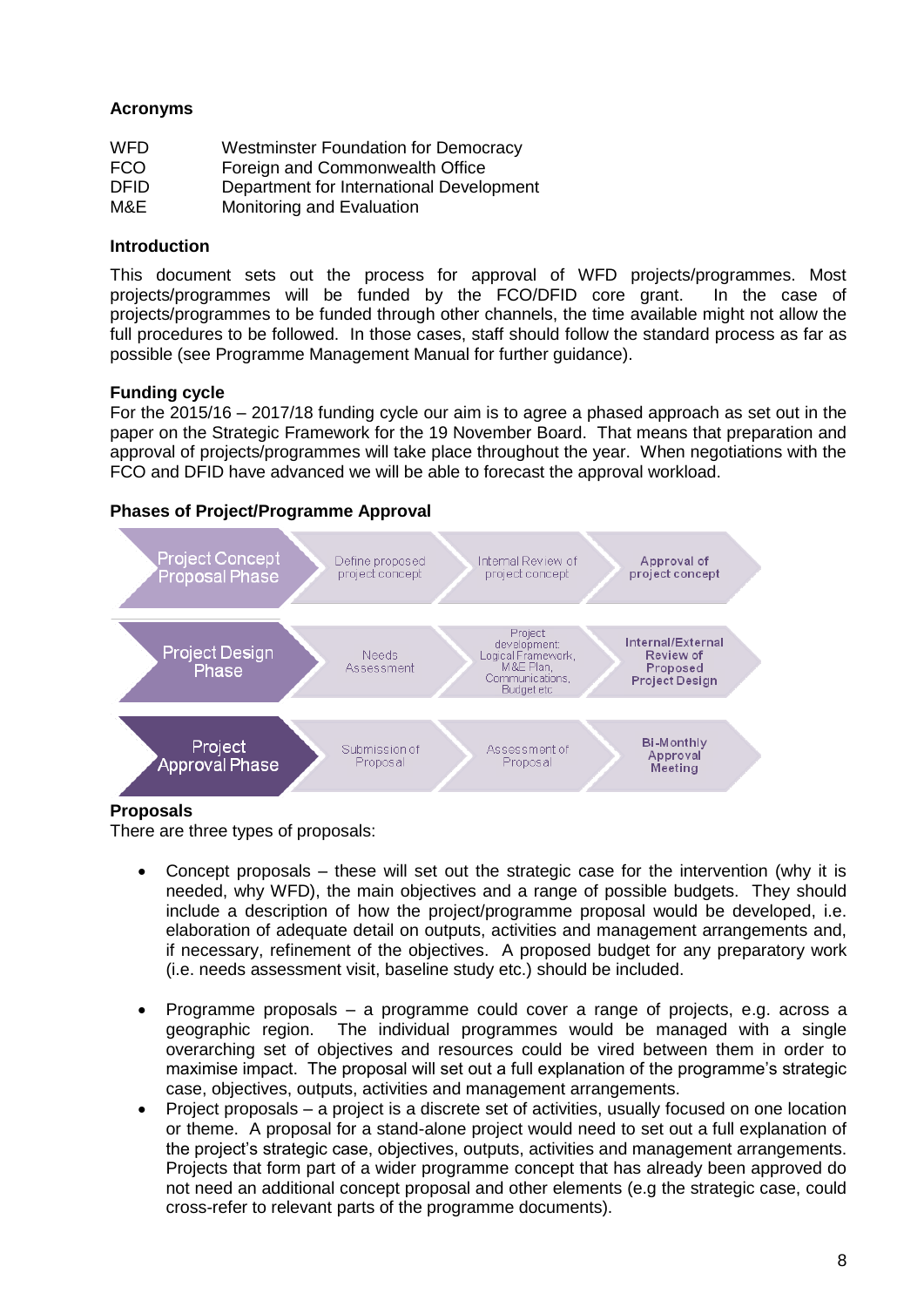### **Review of proposals**

- Internal Review
	- a) Concept Review Concept proposals will be reviewed internally by the Director of Programmes, M&E specialist and Finance to ensure relevancy and affordability. A minimum of one week should be allocated for review of proposal prior to its submission<sup>1</sup>.
	- b) Programme/Project Proposal Review Programme/project proposals will be reviewed internally by the Director of Programmes, M&E specialist, Communications, and Finance to ensure relevancy, likelihood of impact, quality and affordability.

Feedback should be on a standard form that sets out the issues to be reviewed, e.g.:

- o Relevance to WFD's purpose and objectives
- $\circ$  Likelihood of impact, ie adequate use of evidence, demand and ownership, robust theory of change, effective implementation plans
- o Quality of monitoring and evaluation plans
- o Affordability
- External Review Final proposals will be sent to FCO and DFID for comments.

#### **Submission of proposals**

Approval Committee meetings will normally be held every two months, on the 30th. Proposals must be submitted by the  $15<sup>th</sup>$  of that month (please see 'Approval of proposals' below). In the event that the submission date falls on a non-working day, the proposal should be submitted on the first working day following the submission date. In the event that Committee meeting dates fall on a non-working day or a Friday or during parliamentary recess, the meeting will be rescheduled to the closest practical date. Taking account of this, the timetable for 2015 is as follows:

| <b>Bi-monthly Meetings</b> | Due date for<br>submission | Date of Approval<br><b>Committee Meeting</b> |
|----------------------------|----------------------------|----------------------------------------------|
| January                    | 15 January                 | 29 January                                   |
| March                      | 18 February                | 4 March                                      |
| June**                     | 21 May                     | 4 June                                       |
| July                       | 15 July                    | 30 July                                      |
| November                   | 16 November                | 30 November                                  |

Proposals should be submitted in electronic format only by email to the Secretary of the Approval Committee (tbd).

#### **Assessment of proposals**

 $\overline{a}$ 

Constructive assessment of all proposals is essential to (i) enable learning, (ii) promote adoption of good practice, and (iii) ensure consistency across WFD's portfolio.

Each proposal will be assessed by the Approval Committee during the two weeks from submission of proposal (15<sup>th</sup> of month) to approval committee meeting (30<sup>th</sup> of month). The proposal should include the review comments and the proposed response.

 $1$  Failure to provide sufficient time for review process may result in the proposal delayed to next scheduled submission deadline.

<sup>\*</sup>March 2015 PAC Meeting has been rescheduled for early March ahead of the dissolution of Parliament on [30 March](http://www.parliament.uk/about/how/elections-and-voting/general/general-election-timetable-2015/)  [2015.](http://www.parliament.uk/about/how/elections-and-voting/general/general-election-timetable-2015/)

May 2015 PAC Meeting has been rescheduled for early June following the parliamentary elections on [7 May 2015.](http://www.parliament.uk/about/how/elections-and-voting/general/general-election-timetable-2015/)